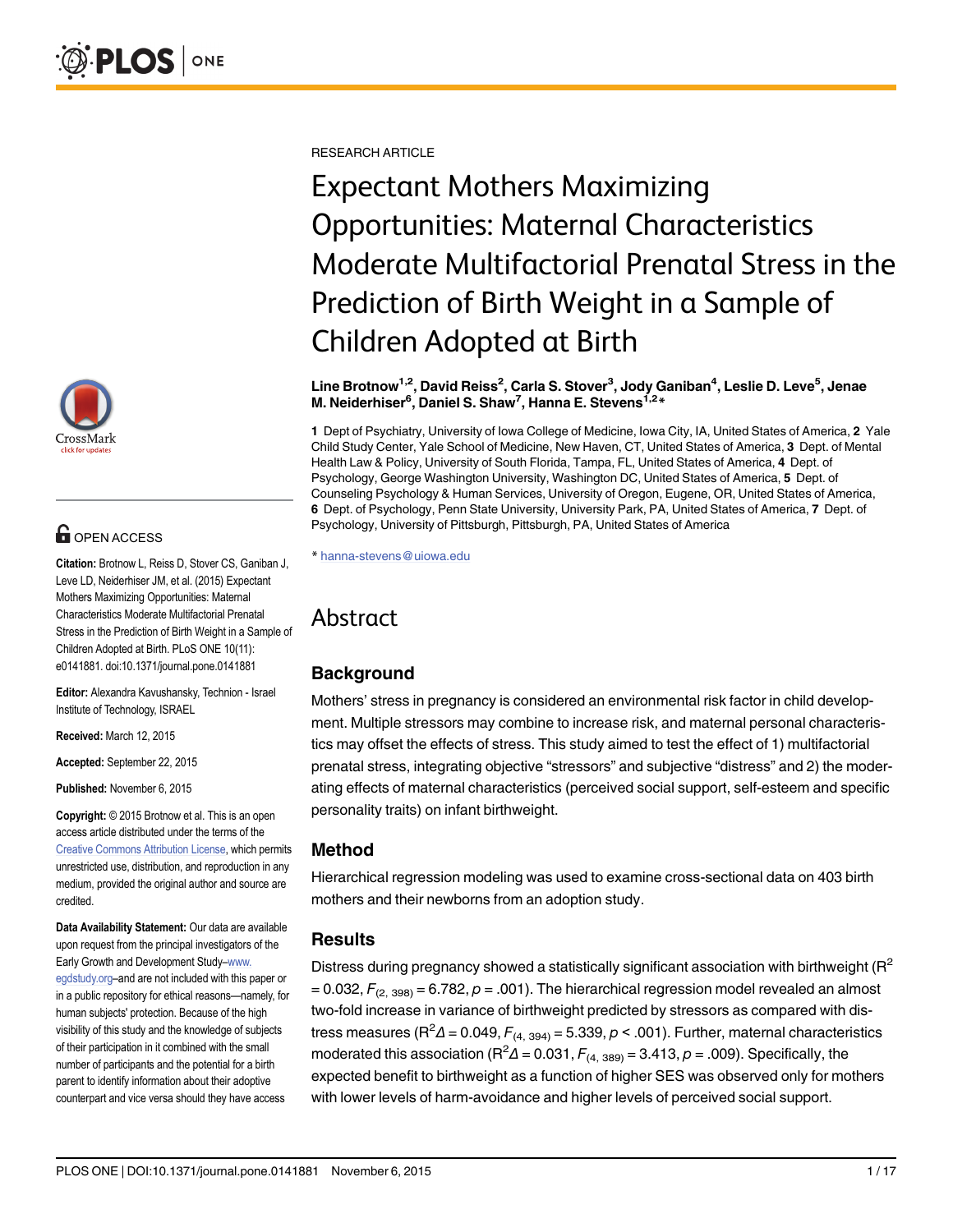<span id="page-1-0"></span>

to the data, making these data publicly available would not protect their privacy. Specific requests can be made to Leslie Leve and Jenae Neiderhiser (leve@uoregon.edu; jenaemn@gmail.com).

Funding: This project was supported by the Klingenstein Third Generation Foundation Fellowship in ADHD (P.I.: Hanna Stevens, M.D., Ph.D), support to Hanna Stevens from CTSA UL1 TR000142 from the National Center for Advancing Translational Science, R01 HD042608 from the National Institute of Child Health and Human Development and the National Institute on Drug Abuse, NIH, U.S. PHS (PI Years 1–5: David Reiss, M.D.; PI Years 6–10: Leslie Leve, PhD) and grant R01 DA020585 from the National Institute on Drug Abuse, the National Institute of Mental Health and OBSSR, NIH, U.S. PHS (PI: Jenae Neiderhiser, Ph.D.). The content is solely the responsibility of the authors and does not necessarily represent the official views of the Eunice Kennedy Shriver National Institute of Child Health and Human Development or the National Institutes of Health.

Competing Interests: The authors have declared that no competing interests exist.

Importantly, the results were not better explained by prematurity, pregnancy complications, exposure to drugs, alcohol or environmental toxins.

## **Conclusions**

The findings support multidimensional theoretical models of prenatal stress. Although both objective stressors and subjectively measured distress predict birthweight, they should be considered distinct and cumulative components of stress. This study further highlights that jointly considering risk factors and protective factors in pregnancy improves the ability to predict birthweight.

## Introduction

A core finding of developmental science is that early life experiences predict subsequent child development. Development is most rapid during the prenatal period [[1](#page-12-0)] and identifying modifiable environmental influences during this period may be important for reducing later problems [\[2\]](#page-12-0). Exposure to maternal stress in the womb predicts poor outcomes for children across a range of developmental measures [[3](#page-12-0)–[6\]](#page-12-0). These outcomes begin with effects on fetal growth and birthweight. Many studies of these effects use a single measure of stress, limiting our understanding of the combination of multiple types of stress  $[7-9]$  $[7-9]$  $[7-9]$  $[7-9]$ . Additionally, the causal relationship between maternal stress and fetal development is difficult to establish [\[10\]](#page-13-0) when confounding contributions of other intrauterine environmental exposures—such as toxins and substances of abuse—are not considered  $[11]$ . Moreover, while characteristics of the pregnant mother have been studied based on their potential protective effects from exposure to maternal stress in utero in relation to postnatal outcomes  $[12]$  $[12]$  $[12]$ , the interaction of maternal characteristics with prenatal stress has received much less attention for its effect on fetal growth and birthweight [\[13\]](#page-13-0). The present study tests a model combining effects of external stressors, of distress reactions and of maternal personal characteristics on birthweight while controlling for other pre- and peri-natal environmental influences ([Fig 1](#page-2-0)).

## Measuring maternal stress in pregnancy: a multidimensional model

Stress is often defined as a threat to physiological and/or psychological homeostasis. [[14](#page-13-0)]. Accordingly, stressors are stimuli that can trigger physiological, emotional, and/or behavioral reactions of distress when perceived as exceeding available resources [[15](#page-13-0)]. An inidvdual's response to threat reflects the balance between apparent demands and available resources [\[16\]](#page-13-0).

During postnatal development, Belsky [\[17\]](#page-13-0) proposed that external stressors do not predict parenting behavior as well as parents' personal characteristics do, including personality and perceptions of stressors and support. Indeed, parental personality predicts the relationship between stress and positive parenting behaviors such as sensitivity to child cues, responsiveness and affective support  $[18, 19]$  $[18, 19]$  $[18, 19]$  $[18, 19]$ , which are also related to child outcomes  $[20, 21]$  $[20, 21]$  $[20, 21]$  $[20, 21]$ . In utero, maternal personality and stress impact fetal health through a complex set of physiologic reactions that combine to shape the intrauterine environment [\[22\]](#page-13-0). A mother's ability to moderate her physiologic response to stress has been postulated to protect maternal and fetal health (e.g., [\[23](#page-13-0)]. Maternal factors that impact her perception of or ability to manage stressors are of paramount importance [\[9](#page-13-0)].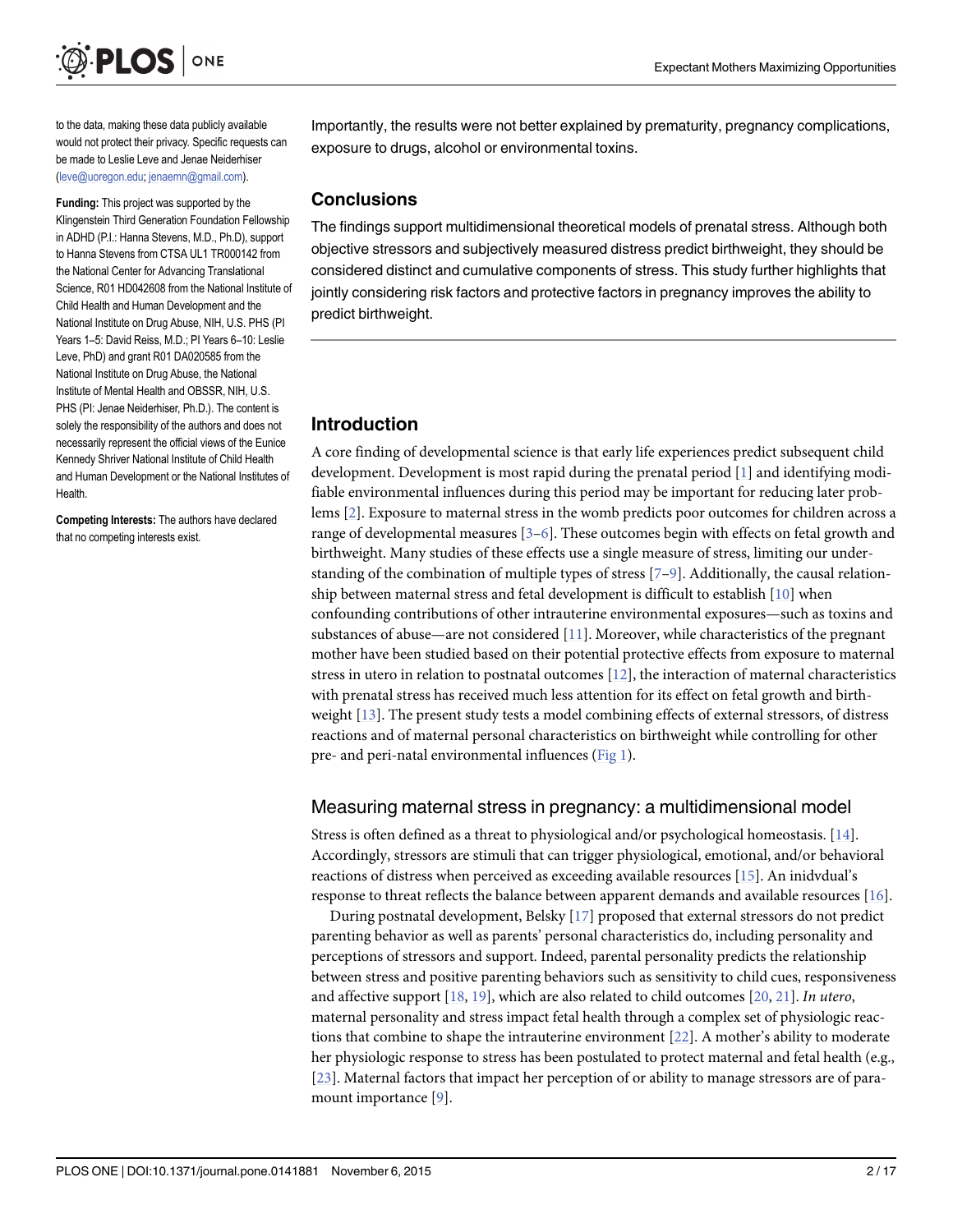<span id="page-2-0"></span>

[Fig 1. M](#page-1-0)odel of multiple factors contributing to prenatal stress, maternal characteristics and birthweight.

doi:10.1371/journal.pone.0141881.g001

## Measuring associations between maternal stress and infant birthweight

Birthweight is influenced by many factors but is, in part, a direct consequence of maternal stress. With suitable control of gestation time, birthweight is a good indicator of fetal growth. Maternal mood and chronic and acute stressors in pregnancy are associated with increased risk of low birthweight  $[24, 25]$  $[24, 25]$  $[24, 25]$  even after controlling for confounding psychosocial, behavioral and physiological factors [[26](#page-13-0), [27](#page-13-0)]. Mothers' stress may also be indirectly correlated with birthweight via other health behaviors during pregnancy, including nutrition and substance use [\[28](#page-13-0)–[30\]](#page-13-0).

In turn, low birthweight is associated with multiple domains of a child's postnatal health, including higher prevalence of childhood ADHD, depression, anxiety and schizophrenia [\[31](#page-13-0)– [35\]](#page-14-0). Even within the normal range, birthweight is inversely proportional to an array of indicators of childhood adaptation such as learning, behavioral regulation and autism [\[36\]](#page-14-0).

#### Measuring prenatal maternal stress

Distress. Many studies investigating prenatal stress and birth outcomes have used maternal mood during pregnancy as an indicator of distress  $[37, 38]$  $[37, 38]$  $[37, 38]$  $[37, 38]$  $[37, 38]$ . Other distress reactions also predict fetal stress and birthweight, such as worry specific to the pregnancy experience [[39](#page-14-0), [40](#page-14-0)].

Stressors. Distress-variables used to index fetal stress-exposure do not overlap entirely with exposure to external stressors  $[14]$ . Common prenatal *negative life events*  $[41]$ *, objectively measured large-scale stressors* such as war and natural disasters  $[42-44]$  $[42-44]$  $[42-44]$  $[42-44]$ , and psychological and physical relational conflict [[45](#page-14-0)–[47](#page-14-0)] all predict reduced birthweight. In addition, low socio-economic status (SES) is typically associated with multiple stressors and consistently predicts low birthweight even when controlling for the impact of mothers' negative health related behaviors [\[48](#page-14-0)]. Finally, based on the documented importance of grandparents in supporting young parents in pregnancy and infant care (e.g. [[49](#page-14-0)], maternal grandparents' disruptive and unstable behaviors may be considered a specific form of chronic family stressor that acts on fetal growth by way of mother's response.

Maternal characteristics. Maternal characteristics may moderate the association between stressor exposure and post partum child outcomes [[16](#page-13-0)]. Indeed, Guardino and Dunkel Schetter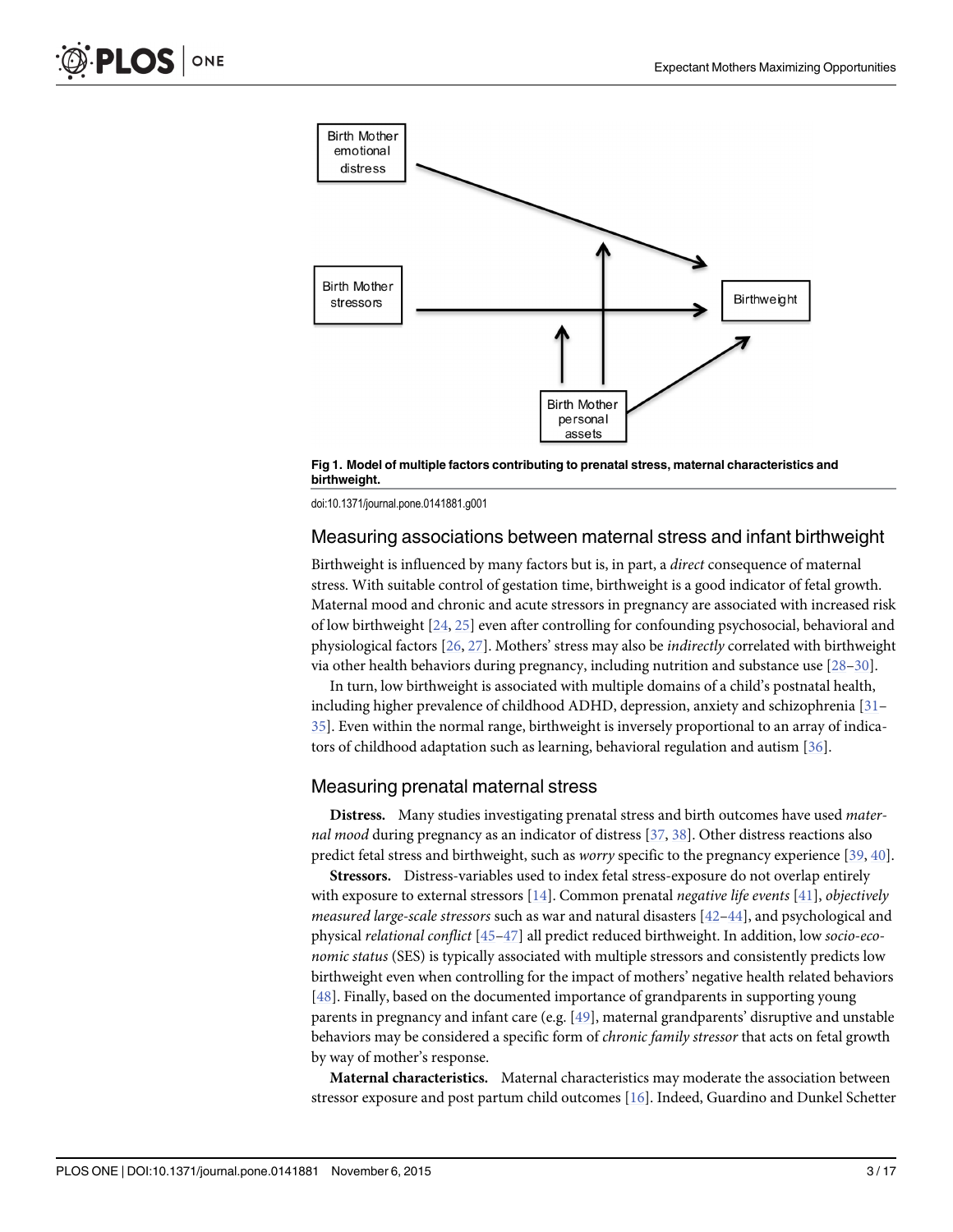<span id="page-3-0"></span>[\[9](#page-13-0)] suggest that maternal *personality* or *character* and its interaction with stress should be investigated further, as it predicts stress management strategies and behaviors, which, in turn, predict levels of general and pregnancy-specific distress [[50](#page-14-0)]. There are associations between maternal self-esteem and other character traits—such as self-efficacy and dispositional optimism—on birthweight [\[13,](#page-13-0) [51\]](#page-14-0). Perceived social support is a core factor during pregnancy [\[52\]](#page-14-0) and inversely related to birthweight in high- and low-risk populations [\[53](#page-14-0)–[57\]](#page-15-0). Recent literature has established that perception of social support reflects the characteristics of an individual as much as, or more than, the coincidental availability of supportive others [\[58\]](#page-15-0); thus, and it is not suprising that it is as heritable as other measures of personality [[59](#page-15-0)].

## The present study

This study will test a conceptual model of the association between the maternal stress experience and child birthweight ( $Fig 1$ ). Relations among emotional distress (*mood* and *material* worry), maternal stressors (negative life events, relational conflict, SES, and chronic family stress), maternal characteristics (self-esteem, temperament, and perceived social support), and birthweight will be tested. We predict that distinct stressor and distress variables will represent multifactorial risk and correlate independently with birthweight. Personal characteristics are proposed to moderate the association between stress and birthweight, such that mothers high in purportedly protective personal characteristics would have higher birthweight children under stressful circumstances than mothers low in such traits. Indices of distress such as depressive symptoms already represent, in part, an adverse response to external stressors. In our conception, these are a *result of* a relative paucity of protective factors and their influence on fetal growth is unlikely to be further moderated by maternal characteristics.

The present report uses data collected in a long-term prospective adoption study designed to closely examine multiple psychosocial influences on the development of both psychopathology and social competence in children and adolescents. Current state-of-the-art studies of influences on birth weight use data collected prospectively during pregnancy, but an adoption study is ethically constrained from collecting data before the adoption has occurred. However, in other respects our cohort is well suited. Some birth mothers contemplating placing their child, live out their pregnacies in high levels of distress, so there is substantial variability of this dimension. This variability is also true of their relationships and social support. During pregnancy our measurement captured multiple aspects of the birth mother's psychological and social environment, as well as her use of substances and her exposure to toxins that are critical controls in birthweight studies. Although necessarily retrospective, our assessment of prenatal stress is minimally affected by birth mother's current relationship with or observations of the child she has placed. Lastly, children adopted at birth, who may be a special population in the impact of stress, have likely been absent from or a small minority of most studies on prenatal stress. Among other aims, this study seeks to test whether previous findings on prenatal stress and birthweight generalize to a sample of biological mothers and the children they place for adoption.

## Method

## **Participants**

The Early Growth and Development Study (EGDS) is a longitudinal prospective adoption study consisting of domestic US adoption triads (adoptive children, birth parents and adoptive parents) studied at intervals from birth through child age 7 or 11 [[60](#page-15-0)]. The study was designed to investigate specific environmental and genetic effects on child development and the sample is representative of domestic adoptions, recruited from adoption agencies across the United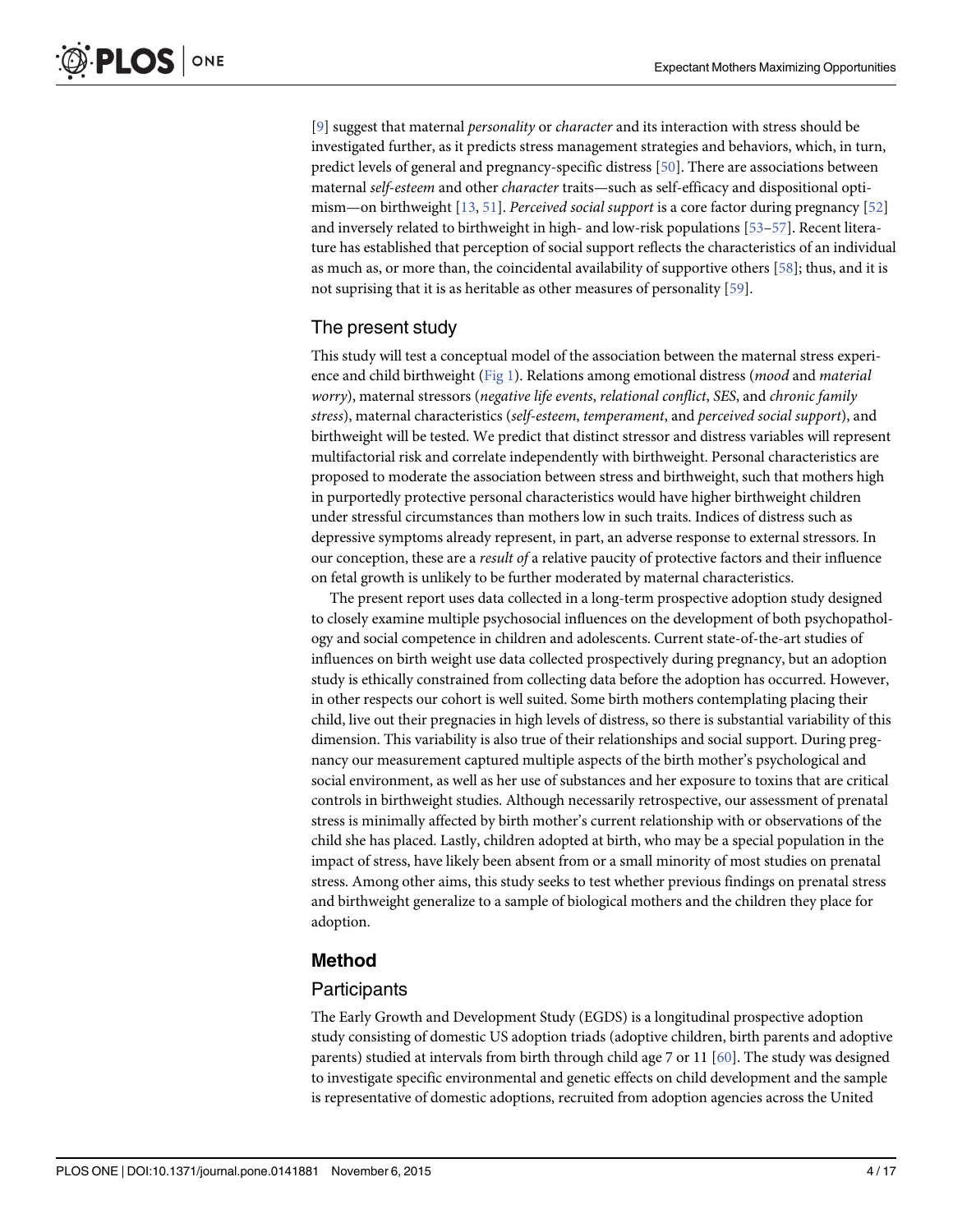<span id="page-4-0"></span>States. Birth mothers were predominantly caucasian (68.8%) and african-americanAfrican-American (13.6%), and the large majority (71.9%) had obtained a high-school diploma or less at the time of adoption. Of the initial sample of  $N = 877$  birth mothers, the present study included all birth mothers (BM  $n = 403$ ) for which the full set of variables was available (availabity for each variable from 877: Birthweight 777; Pregnancy risk index 877; Openness 725; Negative life events 838; Socioeconomic status 862; Chronic family stress 678; Relational con-flict 705; Mood 844; Material worry 823; Maternal characteristics 868) [[60](#page-15-0)] (Table 1). The initial EDGS sample did not differ signficantly from the final sample used here on any study variables, with outliers removed as described in results. The collection of data from birth mothers at the first assessment was conducted independently of whether the adoptive family was ultimately recruited. Thus, the sample presented here includes participants not enrolled in subsequent assessments reported elsewhere. Recruitment took place 1–3 months after the adoption process had been legally concluded. The median child age at adoption was 2 days and most children were placed for adoption within the first week of life (Table 1). 56.3% of the children were male. Additional details on the EGDS study recruitment procedures, sample, assessment methods, and approvals are available elsewhere [\[60\]](#page-15-0).

## Procedure

Only information from the initial assessment of the birth mothers was used, collected retrospectively at 4 months postpartum. Private, in-person interviews consisted of both intervieweradministered questions and computer-assisted questionnaires. Questionnaires were designed to maximize the likelihood of participants providing information relative to the pregnancy and not the post-partum period using the robustly validated life-history interview technique [[61,](#page-15-0) [62\]](#page-15-0).

## **Measures**

Prenatal stress. Emotional distress: Anxious and depressed mood during pregnancy was quantified using a representative subset of items from the Beck Anxiety Inventory and the Beck

|  | Table 1. Sample demographics. |  |  |
|--|-------------------------------|--|--|
|--|-------------------------------|--|--|

| Variable                                   | Final sample $(N = 403)$ |
|--------------------------------------------|--------------------------|
| M child age in days at child adoption (SD) | 6.2(12.45)               |
| Race $(\%)$                                |                          |
| Caucasian                                  | 75.3                     |
| African-American                           | 8.2                      |
| Hispanic                                   | 7.8                      |
| Multi-ethnic                               | 4.3                      |
| Other/not reported                         | 4.4                      |
| Median level of education                  | High school degree       |
| Less than a high school degree (%)         | 19.6                     |
| $G.E.D. degree (\%)$                       | 15.7                     |
| High school degree (%)                     | 39.0                     |
| Trade school (%)                           | 11.8                     |
| 2-year college or university $(\%)$        | 6.9                      |
| 4-year college or university (%)           | 6.1                      |
| Graduate program (%)                       | 0.8                      |
| Median household income (\$)               | 15000-25000              |

doi:10.1371/journal.pone.0141881.t001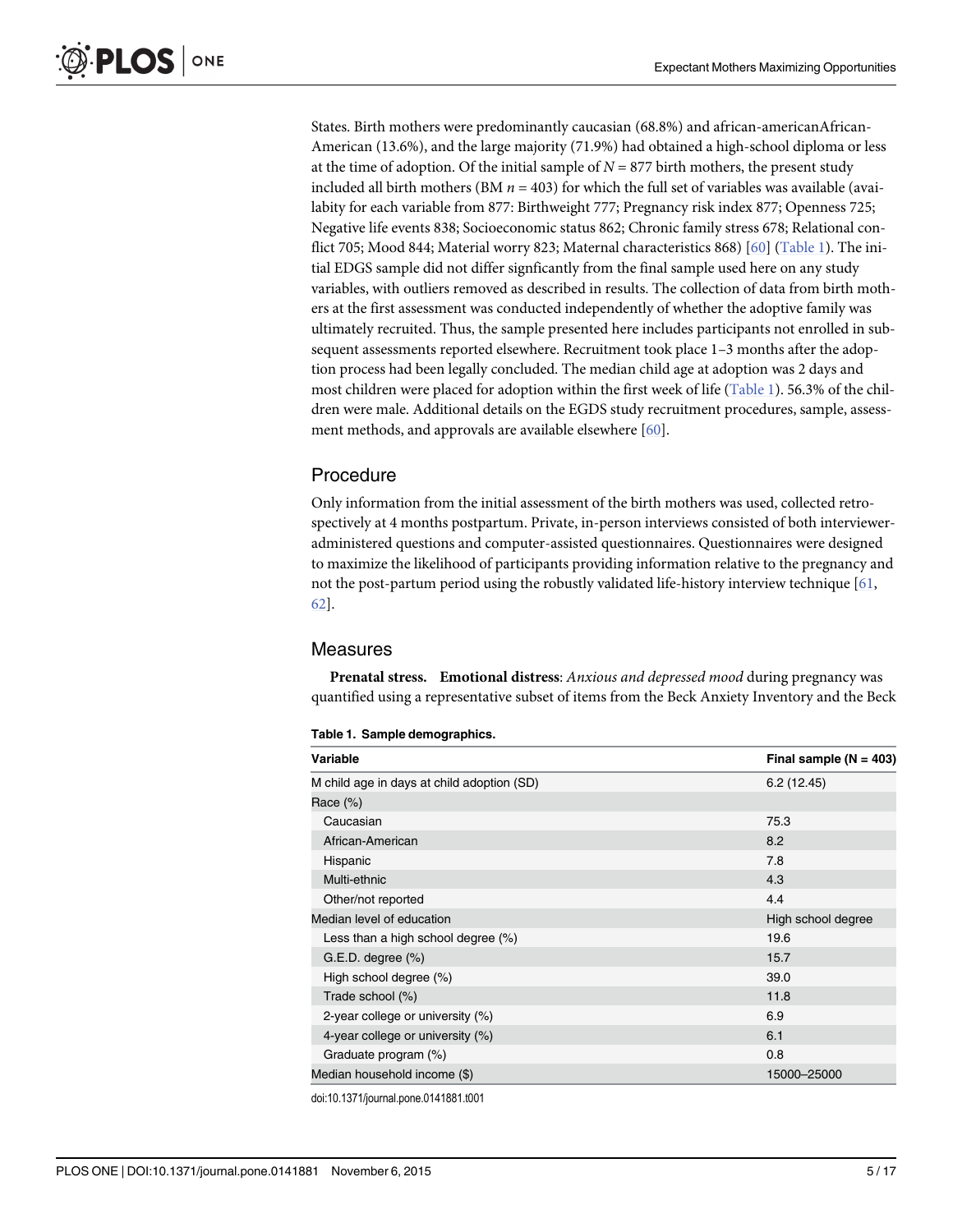<span id="page-5-0"></span>Depression Inventory [[63](#page-15-0), [64](#page-15-0)]. The subset did not include somatic symptoms of depression and anxiety that can be confounded by normal symptoms of pregnancy but included core questions [briefly: worrying, pounding heart, terrified feeling, lost interest or sad feeling, feelings of failure, feelings compared to others, ability to work and guilty feelings]. Based on their intercorrelation  $(r_{(489)} = .43, p < .001)$ , the 9 items were combined into an aggregate *mood* scale (Cronbach's  $\alpha$  < .9) to limit multicolinearity and maximize power.

Material worry. This is a measure of non-clinical distress related to mothers' financial satisfaction and concept of herself as a provider of care to children. Such measures of financial satisfaction are relatively independent from actual financial means [[65](#page-15-0)].

Items from the Family Demographics Scale [[65](#page-15-0)] were combined to yield aggregate scores indexing different aspects of worry about material resources. Specifically, on a scale from 1–5, participants indicated whether they felt able to secure a fitting home, food and clothing, whether they had difficulty paying bills, and the extent to which they were forced to make significant cuts in spending in the last year. Scores on the three scales were standardized and summated yielding an overall scale of material worry (Cronbach's  $\alpha$  = .66-.87).

Stressors: The negative life events (NLE) scale sums the presence of 31 experiences rated as having the potential to disturb everyday-life routines and provoke distress-reactions during the pregnancy [\[41\]](#page-14-0).

The 8-item relational conflict scale was established for the present study and indexes physically or psychologically abusive or negatively charged interactions with family members, close friends and life partner relating specifically to the pregnancy and adoption process ( $\alpha$  = .66). For instance, birth mothers were asked to rate the emotional response of others to the news of the pregnancy and the frequency of violent behaviors. Based on its moderate and negative correlation with *perceived social support* ( $r_{(489)} = -.47$ ,  $p < .001$ )—likely due to items inquiring about negative and positive aspects of the same relationships—only 4 items were retained namely those inquiring specifically about negative reactions to the pregnancy and adoption plan.

Chronic family stress. Birth mothers reported on the presence of marital conflict, alcohol and substance abuse, previous treatment for psychiatric symptoms, aggression and delinquent behavior in their own parents. The scale is adapted from the Family History—Research Diag-nostic Criteria [[66](#page-15-0)]. Here, items relating to each grandparent separately were summed ( $\alpha$  = .81).

Socioeconomic status (SES). Three factors were combined: educational attainment, household income, and interviewer ratings of neighborhood safety. Regarding the latter, interviewers were asked to rate the accuracy of statements such as "This is a safe neighborhood for elementary school age kids to play on the sidewalk unattended" or "There were obvious signs of delinquent activities in the neighborhood". Scores on each scale were standardized and summed (Cronbach's  $\alpha$  = .89).

Maternal characteristics. Self-esteem was quantified using the Harter Adult Self-Perception Profile [\[67\]](#page-15-0). Scores on six subscales (global self-worth, sociability, nurturance, adequate as a provider, intimate relationships, and sense of humor) were standardized and summated to yield an overall score (Cronbach's α = .77).

Temperament/Character was indexed using the Temperament Character Inventory (TCI) [\[68](#page-15-0)]. Scores on personality traits associated with poor adaptation (Novelty seeking and Harm avoidance) were reverse-coded and then summed with the remaining five (Reward Dependence, Persistence, Self-directedness, Self-transcendence, Cooperativeness) yielding an overall protective temperament/character index ( $\alpha$  = .66)

Perceived social support was indexed using the satisfaction with the support received or available from intimate relationships, friends, and the community. This construct combined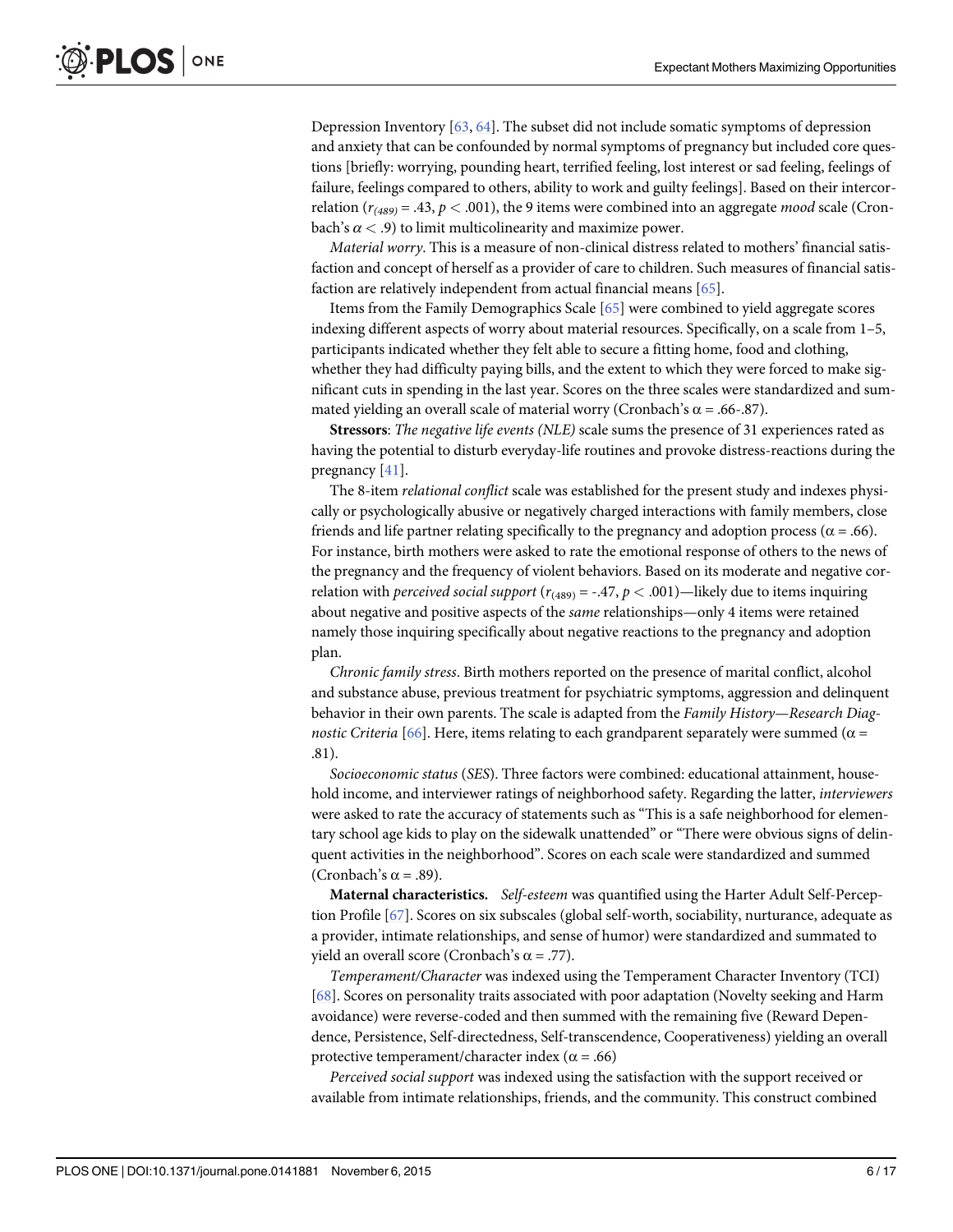<span id="page-6-0"></span>standardized scores on two subscales of the General Life Satisfaction questionnaire (Crnic et al., 1983), and 4 items from the Adoption Process Scale developed for EGDS [[69](#page-15-0)] (Cronbach's α = .88).

To maximize power [[70](#page-15-0)] self-esteem, temperament/character, and perceived social support  $(r_{(489)} = .26 - .53, p < .01)$ , scores were combined into one aggregate protective maternal charac*teristics* scale for initial analyses (Cronbach's  $\alpha$  = .67).

In addition to adequate reliability, scores on all scales are normally distributed and have satisfactory range. The final birth mother variables included in the analyses were converted to zscores and the interaction terms between stressors and maternal characteristics were created using standardized scores. Table 2 summarizes the inter-correlations among the final set of variables included in the regression analyses.

Child outcome measure: birthweight. The dependent variable in the present study is child birth-weight as reported by the birth mother. Medical records containing birthweight were available for approximately 60% of the sample and correlated highly with self-report ( $r =$ .92,  $p < .001$ ), consistent with previous reports [\[71,](#page-15-0) [72\]](#page-15-0).

Gestational age was available through medical records for 60% of our sample All birth mothers in our sample were asked to report whether or not their child was full term (defined for them as 37–41 weeks gestational age). To test the possibly confounding effect of prematurity on the association between stress, maternal characteristics and birth weight, we conducted a secondary regression analysis including only birth mother reported full-term infants.

## **Covariates**

Using the Life History Calendar method  $[61]$  to maximize response accuracy, birth mothers reported on their exposure at specific time points during pregnancy to environmental toxins (radiation, X-rays, lead, and chemical toxins), cigarette smoking, alcohol, and illicit substances (alcohol, marijuana, cocaine, hallucinogens, amphetamines, heroin, prescription painkillers (used illegally), inhalants, sedatives, and tranquilizers). This information along with pregnancy-related medical complications (maternal age, prenatal care, weight loss, weight gain,

Table 2. Table of inter-correlations final set of study variables of birth mothers and birthweight ( $N = 403$ ).

|                           |           |            |              | -<br>$\overline{\phantom{a}}$ |              |                  |            |            |              |                                 |
|---------------------------|-----------|------------|--------------|-------------------------------|--------------|------------------|------------|------------|--------------|---------------------------------|
| Variable                  | <b>BW</b> |            |              | <b>Distress</b>               |              | <b>Stressors</b> |            |            |              |                                 |
|                           |           | <b>PRI</b> | Open         | Mood                          | <b>MW</b>    | <b>NLE</b>       | <b>SES</b> | <b>CFS</b> | <b>RC</b>    | <b>Maternal Characteristics</b> |
| <b>BW</b>                 |           |            |              |                               |              |                  |            |            |              |                                 |
| PRI                       | $-.03$    | 1          |              |                               |              |                  |            |            |              |                                 |
| Openness                  | $.13***$  | $-.02$     | $\mathbf{1}$ |                               |              |                  |            |            |              |                                 |
| Mood                      | $-11***$  | $.27**$    | $-.04$       | 1                             |              |                  |            |            |              |                                 |
| <b>MW</b>                 | $-19**$   | $.15***$   | $-15***$     | $.23**$                       | $\mathbf{1}$ |                  |            |            |              |                                 |
| <b>NLE</b>                | $-0.04$   | $.21***$   | .04          | $.26***$                      | $.23**$      |                  |            |            |              |                                 |
| <b>SES</b>                | $.19***$  | $-0.04$    | $.12*$       | .02                           | $-23**$      | $-.10*$          |            |            |              |                                 |
| <b>CFS</b>                | $.11*$    | $-.07$     | .05          | $.20**$                       | .06          | .06              | $.14***$   | 1          |              |                                 |
| <b>RC</b>                 | .02       | $-16***$   | $.13***$     | $.18***$                      | $.17***$     | $.25***$         | $-17**$    | $-.05*$    | $\mathbf{1}$ |                                 |
| Maternal char-acteristics | $.14***$  | $-06$      | $.16***$     | $-0.38**$                     | $-0.29**$    | $-17**$          | $.17***$   | $-0.02$    | .06          |                                 |

Note. BW = Birthweight, PRI = Pregnancy Risk Index, NLE = Negative Life Events, SES = Socio-economic Status, CFS = Chronic Family Stress, RC = Relational Conflict, MW = Material Worry.

 $*_{p}$  < .05

 $* p < .01$ .

doi:10.1371/journal.pone.0141881.t002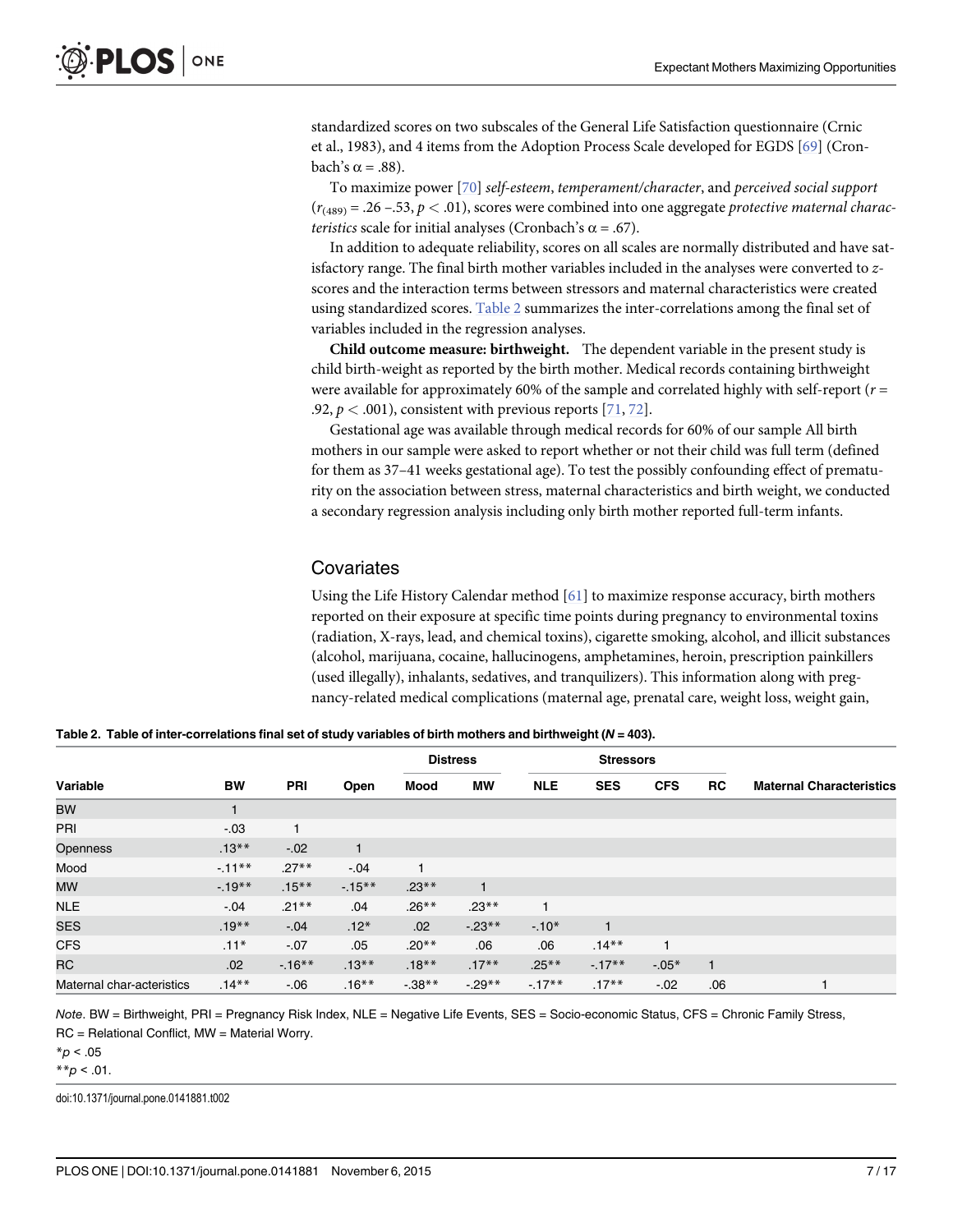<span id="page-7-0"></span>nausea, pre-eclampsia symptoms, HIV/AIDS, infections, fetal stillness) were summed using the Pregnancy Risk Index and entered first in the model below to control for confounding influences on birthweight [[73](#page-15-0)].

To examine the potential effect of adoption openness, birth mothers' and adoptive parents' reports of openness, the level of contact between the birth and adoptive parents (five scales ranging from 1 [never] to 5  $\lceil \text{daily} \rceil$ ), and the extent of knowledge about each other (six scales ranging from 1 [a lot] to 4 [nothing]) were aggregated and included as a covariate.

## Data analytic strategy

We sought to test a parsimonious model relating the multiple indicators of distress, stressors, and maternal characteristics to birthweight, hypothesizing that the groups of variables would each add to the effect. A moderated hierarchical regression was performed using SPSS (IBM) to estimate the amount of variance in child birthweight explained by stressor and distress variables separately and by the interaction among stressors and maternal characteristics. The Adoption Openness Scales and Pregnancy Risk Index covariate were entered in the first two steps as a control. The distress variables were then entered in a separate step, followed by the block of stressor variables to investigate their effect over and above that of distress scores. That is, we sought in this fourth step to understand whether there were direct effects of stressors that were not mediated by measures of subjective distress. Maternal characteristics were then added. The interaction between characteristics and the stressor variables was entered as a last step. To ascertain the statistical significance of each interaction, each product term was also entered separately in a second regression model before regions of significance analyses were conducted to interpret statistically significant interactions.

## Results

Results of the descriptive analyses for all birth mother variables are reported in [Table 3.](#page-8-0) Outliers in the self-reported birthweight distribution were visually identified and newborns larger than 10.74 lbs ( $n = 3$ ) and smaller than 4.30 lbs ( $n = 8$ ) were not included in the analyses. The final sample size reflects the number of BMs ( $n = 403$ ) without missing data on any of the selected variables excluding the identified outliers.

#### Results of overall regression model

The final model contained six blocks ([Table 4\)](#page-9-0). First, results indicated that Adoption Openness accounted for 1.8% of variance in birthweight ( $F_{(1, 401)} = 7.204$ ,  $p = .008$ ). The Pregnancy Risk Index did not account for any variance in birth weight ( $F_{(1, 400)} = 0.323$ ,  $p = .570$ ). In the third block, results indicate that distress measures accounted significantly for 3.2% of the variance in birthweight ( $F_{(2, 398)} = 6.782$ ,  $p = .001$ ). The four stressors were subsequently entered into the regression equation and the significant change in variance accounted for by all of these was equal to 4.9%  $(F_{(4, 394)} = 5.339, p < .001)$ .

The fifth step contained only maternal characteristics and did not account for a signficant change in variance  $(F_{(1, 393)} = 0.270, p = .604)$ . The final step, which included the four product terms between stressors and maternal characteristics, was associated with an additional 3.1% of variance ( $F_{(4, 389)} = 3.413$ ,  $p = .009$ ). The hierarchical regression model as a whole accounted for 13.1% of the observed variance in birthweight.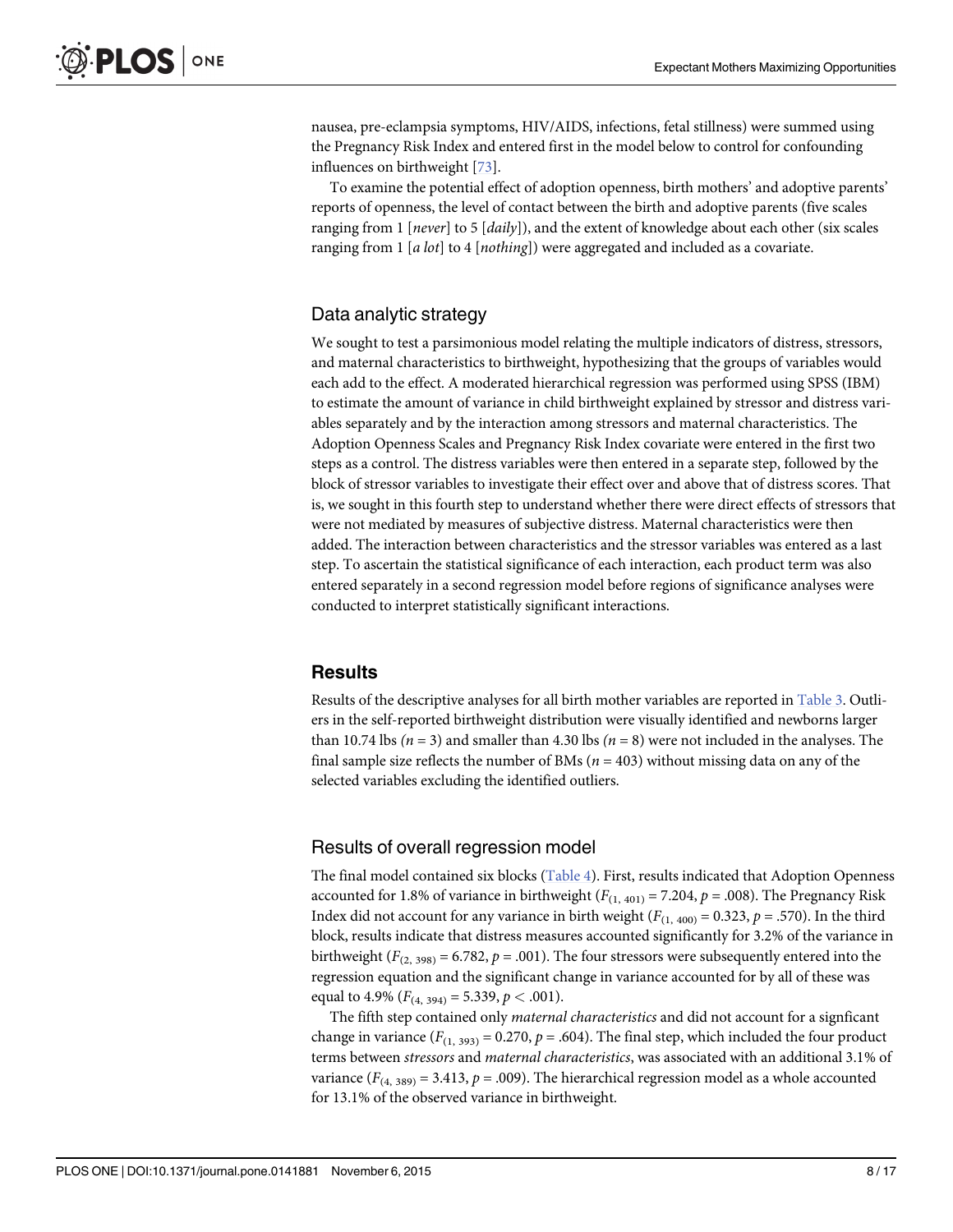| Variable                           | M       | SD   | <b>Skewness</b> | <b>Kurtosis</b> |
|------------------------------------|---------|------|-----------------|-----------------|
| Birthweight (lbs)                  | 7.27    | 1.11 | 0.03            | $-0.22$         |
| Openness <sup>a</sup>              | 0.00    | 0.85 | $-0.02$         | $-0.08$         |
| Pregnancy Risk Index               | 8.48    | 6.20 | 1.33            | 2.60            |
| Anxiety                            | 4.28    | 4.24 | 0.36            | $-1.22$         |
| Depression                         | 7.73    | 5.14 | $-0.06$         | $-0.73$         |
| Material worry <sup>a</sup>        | $-0.01$ | 2.30 | 0.14            | $-0.59$         |
| Relational conflict <sup>a</sup>   | 0.62    | 0.31 | $-0.39$         | $-0.67$         |
| Negative life events               | 6.38    | 3.80 | 0.56            | $-0.01$         |
| Socio-Economic Status <sup>a</sup> | 0.01    | 1.00 | 0.83            | 2.79            |
| Chronic Family Stress <sup>a</sup> | 0.23    | 1.53 | 0.14            | $-0.71$         |
| Temp/character <sup>a</sup>        | 0.18    | 3.94 | $-0.38$         | $-0.04$         |
| Self-esteem <sup>a</sup>           | $-0.02$ | 3.92 | $-0.25$         | $-0.50$         |
| Social support <sup>a</sup>        | 0.08    | 3.16 | $-0.84$         | 1.16            |

#### <span id="page-8-0"></span>[Table 3.](#page-7-0) Descriptive statistics for Birth mothers ( $N = 403$ ).

Note. All final scales included in the study were standardized prior to data analysis

 $(M = 0, SD = 1).$ 

<sup>a</sup> Based on standardized scores

BW = Birthweight, PRI = Pregnancy Risk Index, NLE = Negative life events, SES = Socio-economic Status, CFS = Chronic Family Stress,

RC = Relational conflict, MW = Material Worry

doi:10.1371/journal.pone.0141881.t003

## Secondary Analyses

Examining each maternal characteristic/stressor interaction separately revealed that only SES  $(B = 0.12, t_{(402)} = 2.16, p = .031)$  had a differential impact on birthweight as a function of maternal characteristics. Other interactions were not significant (NLE:  $B = 0.06$ ,  $t_{(402)} = 1.97$ ,  $p =$ .285, RC:  $B = -0.10$ ,  $t_{(402)} = -1.95$ ,  $p = .052$  CFS:  $B = -0.05$ ,  $t_{(402)} = -0.88$ ,  $p = .379$ ). SES was associated with birthweight only for mothers with average  $(B = 0.11, t_{(402)} = 3.68, p < .001)$  and above average maternal characteristics ( $B = 0.17$ ,  $t_{(402)} = 3.95$ ,  $p < .001$ ) not for mothers with low scores on personal characteristics [\(Fig 2](#page-10-0)). A region of significance analysis was conducted [\[74](#page-15-0)] and identified that the significantly discriminable differences between the slopes occurred above -0.19 SD from the mean of the SES distribution. Mothers with high levels of protective characteristics at these high and low levels of SES did not differ significantly on any other measured variables.

Post-hoc analyses suggested mothers' perceived social support scores ( $R^2 = 13.6\%$ ,  $F_{(4, 389)} =$ 4.07,  $p = .003$ ) and the TCI subscale Harm Avoidance ( $R^2 = 12.1\%$ ,  $F_{(4, 379)} = 2.35$ ,  $p = .05$ ) drove the interaction with the stressor variables as indices of maternal characteristics.

To control for the possible effect of prematurity on birth weight in the present study, the above analysis was repeated with only infants reported by birth mothers as being born at full term ( $\geq$ 37 weeks of gestation) [\(Table 5](#page-11-0)). Despite the relative decrease in statistical power related to sample size reduction, the results of the regression model using the sample of 356 full-term infants remained broadly similar with a slight increase in variance explained from 13.1 to 15.0%  $(F_{(4, 342)} = 3.08, p = .016)$ .

## **Discussion**

We found small but unique associations of prenatal maternal distress and maternal stressors with fetal development. We also found that maternal characteristics interacted with stressors in predicting birthweight, suggesting the importance of maternal adaptation. Broadly, the results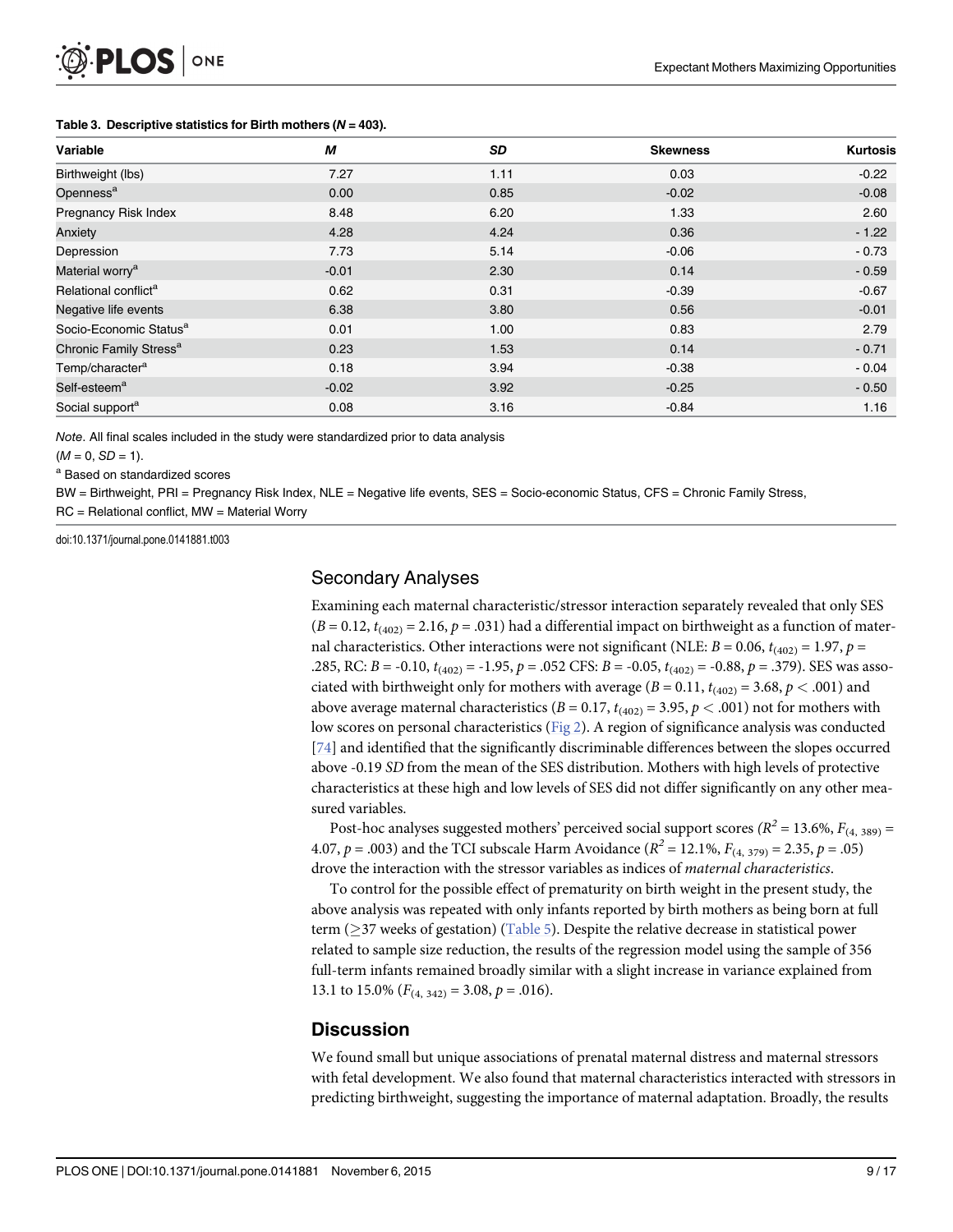|                                      | Birth mothers ( $N = 403$ ) |             |           |
|--------------------------------------|-----------------------------|-------------|-----------|
| <b>Predictor</b>                     | B                           | $R^2\Delta$ | FΔ        |
| <b>Openness</b>                      | $0.15***$                   | .018        | 7.204     |
| Pregnancy Risk Index                 | $-0.03$                     | .001        | .323      |
| <b>Distress</b>                      |                             | .032        | $6.782**$ |
| Mood                                 | $-0.08$                     |             |           |
| <b>MW</b>                            | $-0.018**$                  |             |           |
| <b>Stressors</b>                     |                             | .049        | $5.339**$ |
| <b>NLE</b>                           | $-0.01$                     |             |           |
| <b>SES</b>                           | $0.20**$                    |             |           |
| <b>CFS</b>                           | $0.19**$                    |             |           |
| <b>RC</b>                            | 0.02                        |             |           |
| Maternal characteristics             | 0.03                        | .001        | .270      |
| Maternal characteristics Interaction |                             | .031        | $3.413**$ |
| NLE*Maternal characteristics         | 0.09                        |             |           |
| SES* Maternal characteristics        | $.14*$                      |             |           |
| CFS*Maternal characteristics         | $-0.08$                     |             |           |
| RC*Maternal characteristics          | $-0.14^{\alpha}$            |             |           |
| Total $R^2$ (adjusted)               | $.131**$ (.102**)           |             |           |

<span id="page-9-0"></span>[Table 4.](#page-7-0) Summary of hierarchical regression predicting child birthweight from birth mother distress, stressors and protective maternal characteristics.

Note. All variables (except interaction terms) were standardized before being entered into the regression model. MW = Material Worry, NLE = Negative life events, SES = Socio-economic Status, CFS = Chronic Family Stress, RC = Relational conflict.

```
\alpha p < .1
*_{p} < .05
```
 $*_{p}$  < .01

doi:10.1371/journal.pone.0141881.t004

here demonstrated that a multifactorial model of stress with multiple indicators was most accurate at predicting birthweight. Both birthmother distress and stressor variables during pregnancy were found to predict variance in birthweight. Taken together, the observed findings and extant theoretical framework support that a reliable and sensitive operationalization of stress should reflect its multidimensional nature. Limiting measures of stress in pregnancy to mood or life events may underestimate the effect on child development, not capturing overlapping yet distinct components  $[14]$  $[14]$  $[14]$ . In line with our hypotheses, the inclusion of stressor variables was associated with more than a twofold increase in predictive power of the regression model. Approximately 13% of birthweight variance was predicted by multiple measures of prenatal stress and characteristics with only minor differences observed when only full term infants were included.

## Interaction of stressors and maternal personal characteristics

Protective personal characteristics measured alongside multiple measures of distress and stressor exposure sets the present study apart [9). Specifically, we hypothesized that measures of maternal self-esteem, temperament/character and perception of social support would moderate the impact of stressors on birthweight, as these factors have been found to predict the appraisal of and psychological adaptation to such experiences [[15](#page-13-0)]. In line with the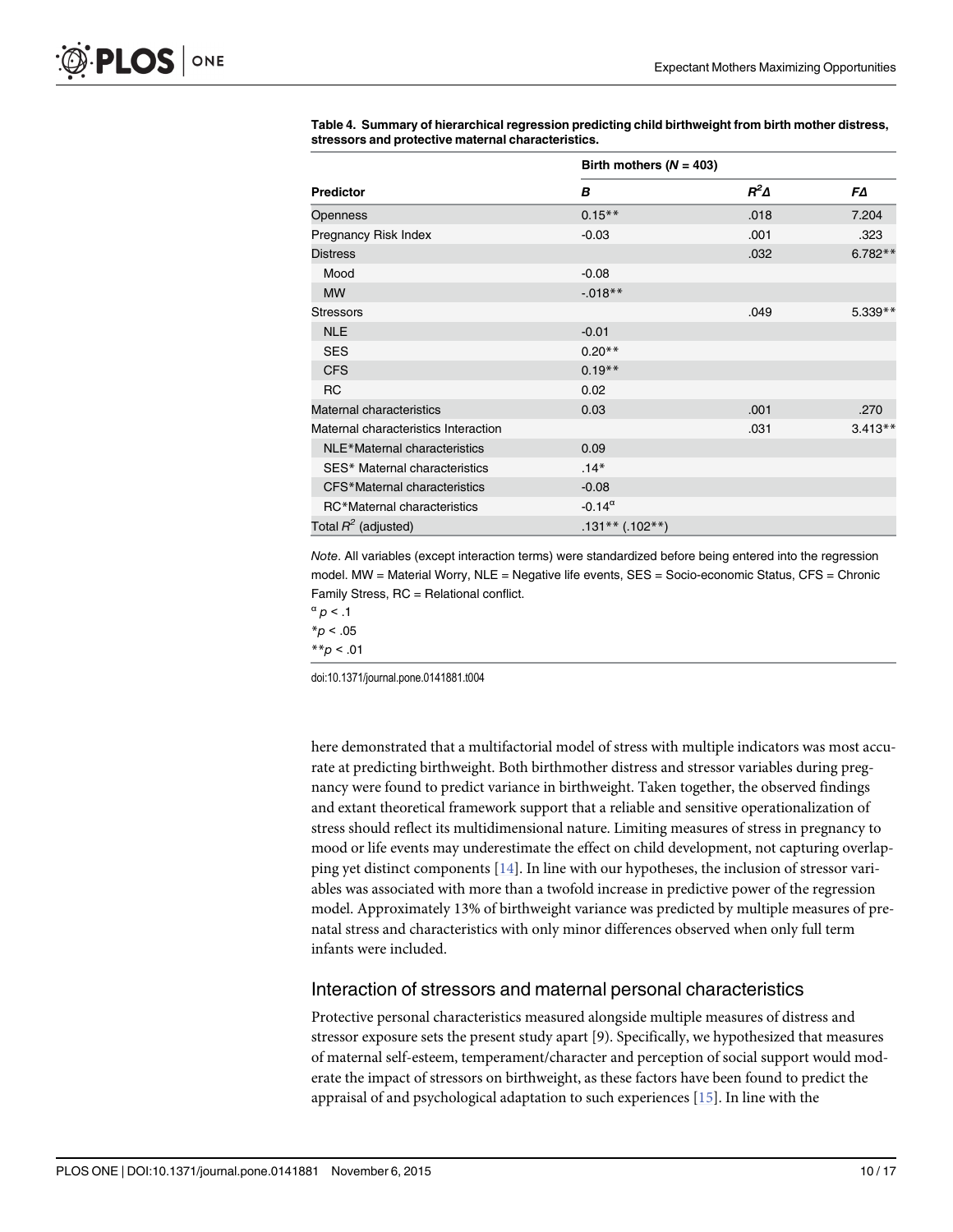<span id="page-10-0"></span>



[Fig 2. I](#page-8-0)nteraction between socio-economic status and maternal characteristics in predicting birthweight plotted at the mean, 1 SD above and 1SD below the mean on maternal characteristics scale.

doi:10.1371/journal.pone.0141881.g002

hypothesized model, no direct effect of these maternal characteristics on birthweight was observed. Such characteristics thus only predicted birthweight differences under circumstances with different levels of stress [[14](#page-13-0)]. As a whole, the interaction between stressors and maternal maternal characteristics while small, increased the amount of variance of birthweight accounted for by 30%. In addition to the observed main effect, findings indicated that the ability of SES to predict birthweight was also contingent upon maternal characteristics. This conclusion was substantiated by the fact that mothers with high levels of personal characteristics in high and low socioeconomic status did not differ on any other measured variables. In terms of stress measurement, the observed results thus imply that both the full effect of external risk factors (stressors) and maternal characteristics is seen if they are jointly considered.

Low SES has been construed as a broad risk-marker for low birthweight [\[37](#page-14-0), [75](#page-15-0)] and we expected to find this association attenuated in the presence of personal characteristics. The region of significance analysis demonstrated instead that increased levels of education, income, and neighborhood safety were associated with fetal weight gain only for mothers at average or above average levels of such characteristics. It is noteworthy that an average level of SES in the current sample is lower than the general population. However, in addition to operating as a buffer against adversity at lower levels of SES, these chracteristics may also have enhanced mothers' capacity to gain from favorable circumstances. This result is consistent with well-validated theoretical frameworks of development [\[76,](#page-15-0) [77\]](#page-15-0).

In summary, the multiple regression analyses demonstrated that distress and stressor variables both overlapped and interacted yet were distinct components of stress [[38](#page-14-0), [56](#page-15-0), [78](#page-15-0), [79](#page-15-0)]. The findings further suggest that jointly considering risk factors and protective factors in pregnancy improves the ability to predict child developmental outcomes [\[9\]](#page-13-0). In the context of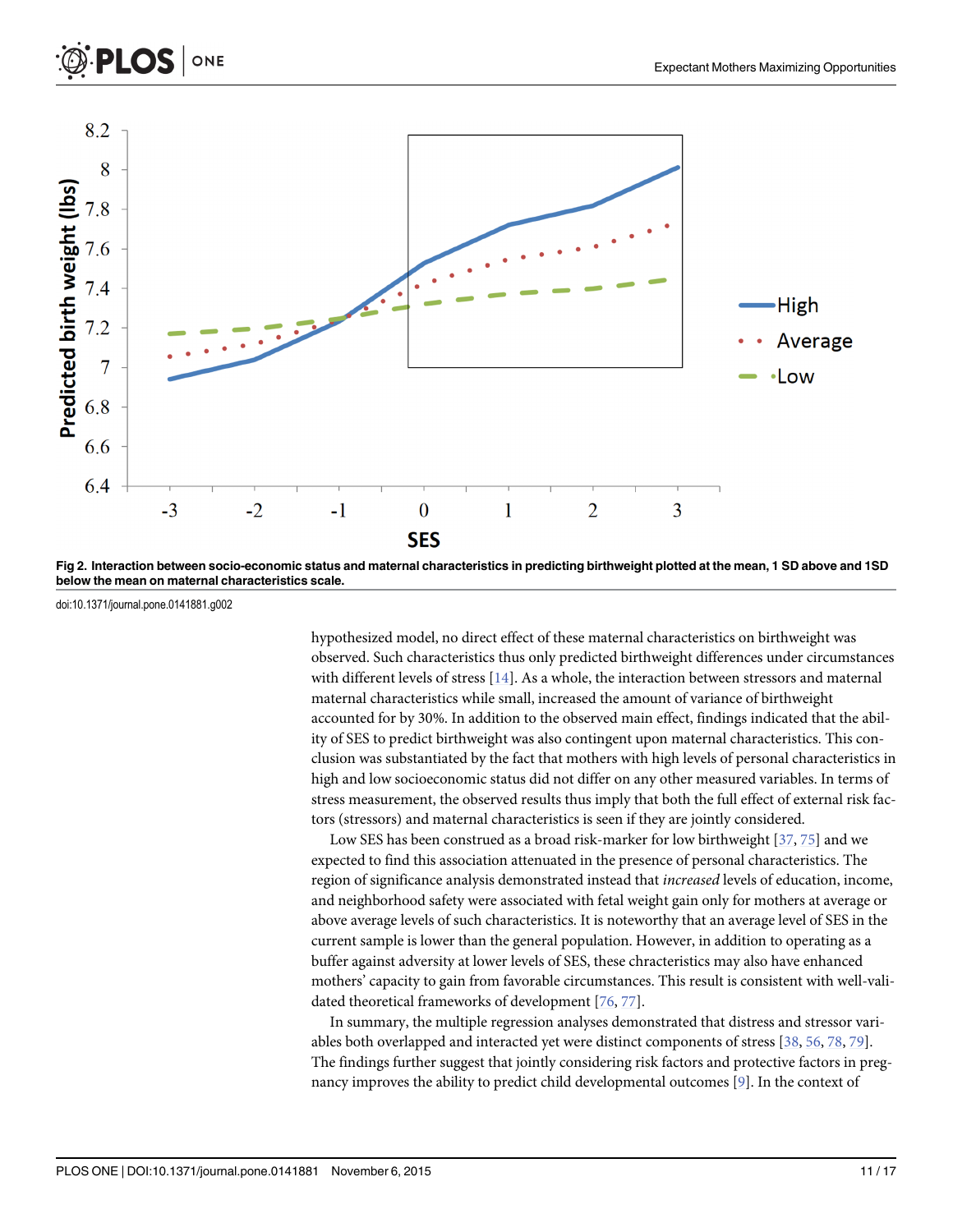|                                      | Full term infants ( $N = 356$ ) |             |          |
|--------------------------------------|---------------------------------|-------------|----------|
| <b>Predictor</b>                     | B                               | $R^2\Delta$ | FΔ       |
| Openness                             | $0.12*$                         | 0.012       | $4.481*$ |
| Pregnancy Risk Index                 | $-0.03$                         | 0.001       | 0.369    |
| <b>Distress</b>                      |                                 | 0.017       | $3.037*$ |
| Mood                                 | $-0.05$                         |             |          |
| <b>MW</b>                            | $-0.12*$                        |             |          |
| <b>Stressors</b>                     |                                 | .085        | 8.326**  |
| <b>NLE</b>                           | 0.02                            |             |          |
| <b>SES</b>                           | $0.28**$                        |             |          |
| <b>CFS</b>                           | $0.21**$                        |             |          |
| <b>RC</b>                            | 0.03                            |             |          |
| Maternal characteristics             | 0.08                            | .004        | 1.576    |
| Maternal characteristics Interaction |                                 | .031        | $3.076*$ |
| NLE*Maternal characteristics         | $0.10^{\alpha}$                 |             |          |
| SES* Maternal characteristics        | $0.11^\alpha$                   |             |          |
| CFS*Maternal characteristics         | $-0.10^{\alpha}$                |             |          |
| RC*Maternal characteristics          | $-0.13*$                        |             |          |
| Total $R^2$ (adjusted)               | $.150*(11.8)$                   |             |          |

<span id="page-11-0"></span>[Table 5.](#page-8-0) Summary of hierarchical regression predicting child birthweight from birth mother distress, stressors and protective maternal characteristics in full term infants only.

Note. All variables (except interaction terms) were standardized before being entered into the regression model. MW = Material Worry, NLE = Negative life events, SES = Socio-economic Status, CFS = Chronic Family Stress, RC = Relational conflict.

```
\alpha p < .1
```
 $*_{p}$  < .05

 $*_{p}$  < .01

doi:10.1371/journal.pone.0141881.t005

prenatal stress, mothers should not be considered passive respondents to external influences. Maternal characteristics may actively influence fetal health and development. The present study also suggests that the observed findings were not better explained by other environmental risk factors, as controlled for by covariate inclusion of exposure to a range of known pregnancy risk factors which had insignificant effects on outcomes as previously discussed [[72](#page-15-0)]. The results were replicated in a subsample of fullterm infants, ascertaining that gestational age was not responsible for the observed findings.

However, the present study does not address the causal mechanisms underlying the association between maternal psychological states and child development. For example, particularly in this cohort of birth mothers who decided to place their child for adoption at birth, stress may be *indirectly* correlated with birthweight via other health behaviors during pregnancy [[2,](#page-12-0) [28](#page-13-0)–[30](#page-13-0)]. Indeed, although weight at birth can be construed as an indicator of uterine environmental adversity, low birthweight per se might not be causally related to subsequent poor outcomes [[80](#page-16-0), [81](#page-16-0)] and may differentially affect the type of subsequent outcomes [\[80\]](#page-16-0). Importantly, there are likely also physiologically relevant effects of prenatal stress not indexed by birthweight [\[80](#page-16-0)]. Further research on the specific mechanisms underlying the transduction of stress from mother to fetus is necessary to elucidate these links.

Additionally, the present study cannot fully exclude biases introduced with retrospective reports despite the lack of influence of postnatal parenting experiences and steps taken to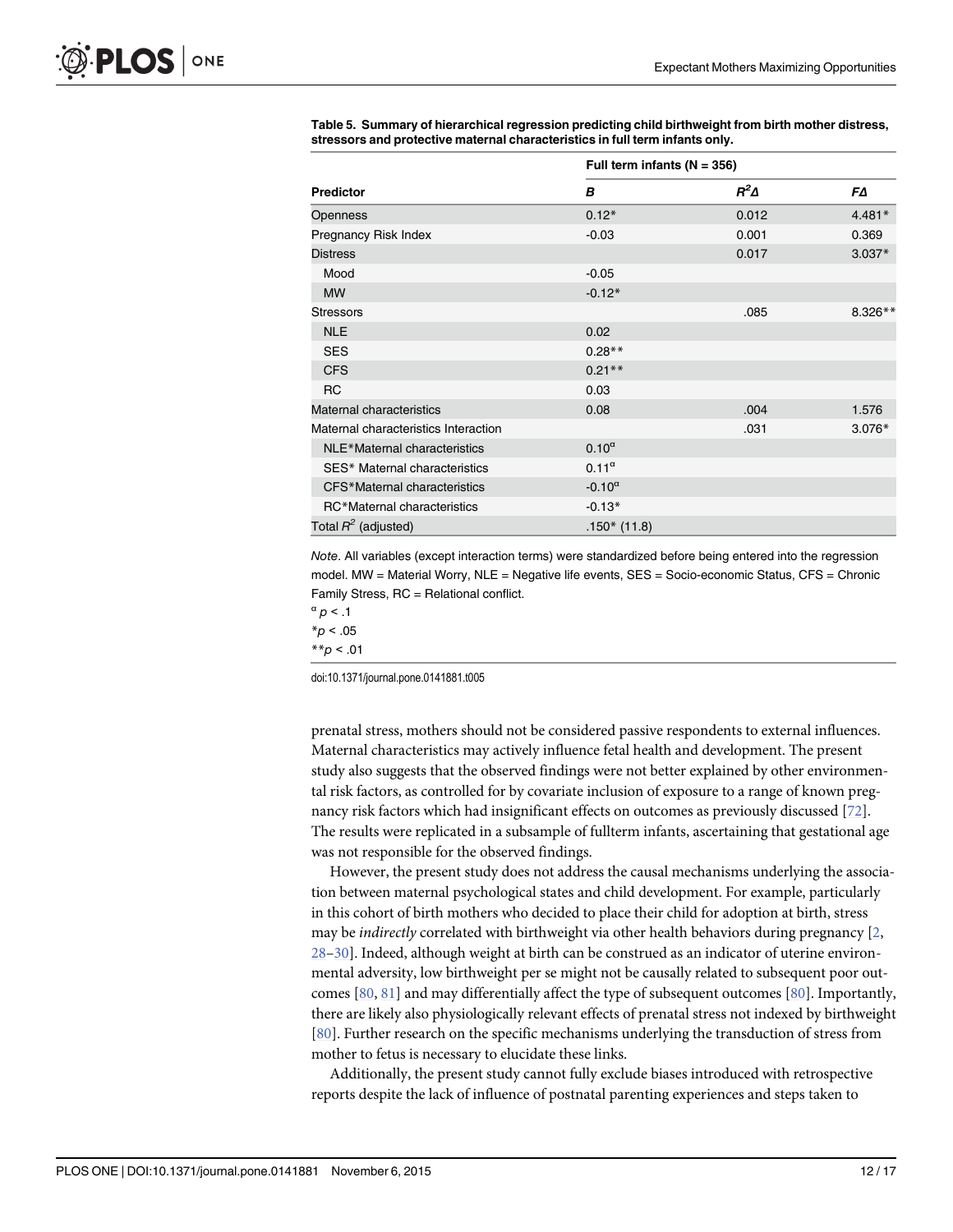<span id="page-12-0"></span>assure the accuracy of self-reported data. Furthermore, factors relating specifically to adoption such as the rationale behind placing the child, the timing of the adoption plan, and compensation to the birth mother could not be investigated in the present study. Other potential limitations include the use of SES as a measure of external stress despite the possible contribution of inherent maternal characteristics to this measure.

Despite these concerns, the current study provides evidence supporting the use of multiple indicators of distress and stressors to measure the integrated effects of stress in pregnancy. More important, the present findings clarify that both stressors and distress contribute to birthweight and emphasize the importance of considering maternal characteristics as buffers against those adversities in fetal development.

## Supporting Information

[S1 Table](http://www.plosone.org/article/fetchSingleRepresentation.action?uri=info:doi/10.1371/journal.pone.0141881.s001). Complete model summary of hierarchical regression predicting child birthweight from birth mother distress, stressors and protective maternal characteristics. (DOCX)

[S2 Table](http://www.plosone.org/article/fetchSingleRepresentation.action?uri=info:doi/10.1371/journal.pone.0141881.s002). ANOVA for main hierarchical regression model analysis. (DOCX)

[S3 Table](http://www.plosone.org/article/fetchSingleRepresentation.action?uri=info:doi/10.1371/journal.pone.0141881.s003). Complete multiple regression coefficients from main model. (DOCX)

## Acknowledgments

The authors would like to thank the biological parent participants in EGDS, and also Remi Cadoret, Beverly Fagot, John Reid, and Xiaojia Ge, all deceased, who were critical in the design of EGDS and Oriana Aragòn for assistance with statistical analyses.

## Author Contributions

Conceived and designed the experiments: LB DR JG LDL JMN DSS HES. Performed the experiments: LB DR LDL JMN HES. Analyzed the data: LB CSS DR HES. Wrote the paper: LB CSS DR JG LDL JMN DSS HES.

## References

- [1.](#page-1-0) Bale TL, Baram TZ, Brown AS, Goldstein JM, Insel TR, McCarthy MM, et al. Early life programming and neurodevelopmental disorders. Biol Psych. 2010; 68(4):314–9.
- [2.](#page-1-0) Monk C, Georgieff MK, Osterholm EA. Research review: maternal prenatal distress and poor nutrition —mutually influencing risk factors affecting infant neurocognitive development. J Child Psychol Psychi-atry. 2013; 54(2):115-30. doi: [10.1111/jcpp.12000](http://dx.doi.org/10.1111/jcpp.12000) PMID: [23039359](http://www.ncbi.nlm.nih.gov/pubmed/23039359)
- [3.](#page-1-0) Field T. Prenatal depression effects on early development: A review Infant Behav Dev. 2011; 34:1–14. doi: [10.1016/j.infbeh.2010.09.008](http://dx.doi.org/10.1016/j.infbeh.2010.09.008)
- 4. Lazinski MJ, Shea AK, Steiner M. Effects of maternal prenatal stress on offspring development: a commentary. Arch Women Ment Hlth 2008; 11:363–75.
- 5. Weinstock M. The long-term behavioural consequences of prenatal stress. Neurosci Biobehav Rev. 2008; 32:1073–86. doi: [10.1016/j.neubiorev.2008.03.002](http://dx.doi.org/10.1016/j.neubiorev.2008.03.002) PMID: [18423592](http://www.ncbi.nlm.nih.gov/pubmed/18423592)
- [6.](#page-1-0) Kenny L, Everard C, Khashan A. Maternal Stress and in Utero Programming. In: Seckl JR, Christen Y, editors. Hormones, Intrauterine Health and Programming. Research and Perspectives in Endocrine Interactions. 12: Springer International Publishing; 2014. p. 41–55.
- [7.](#page-1-0) Beydoun H, Saftlas AF. Physical and mental health outcomes of prenatal maternal stress in human and animal studies: a review of recent evidence. Paediatr Perinat Epidemiol. 2008; 22:438–66. doi: [10.](http://dx.doi.org/10.1111/j.1365-3016.2008.00951.x) [1111/j.1365-3016.2008.00951.x](http://dx.doi.org/10.1111/j.1365-3016.2008.00951.x) PMID: [18782252](http://www.ncbi.nlm.nih.gov/pubmed/18782252)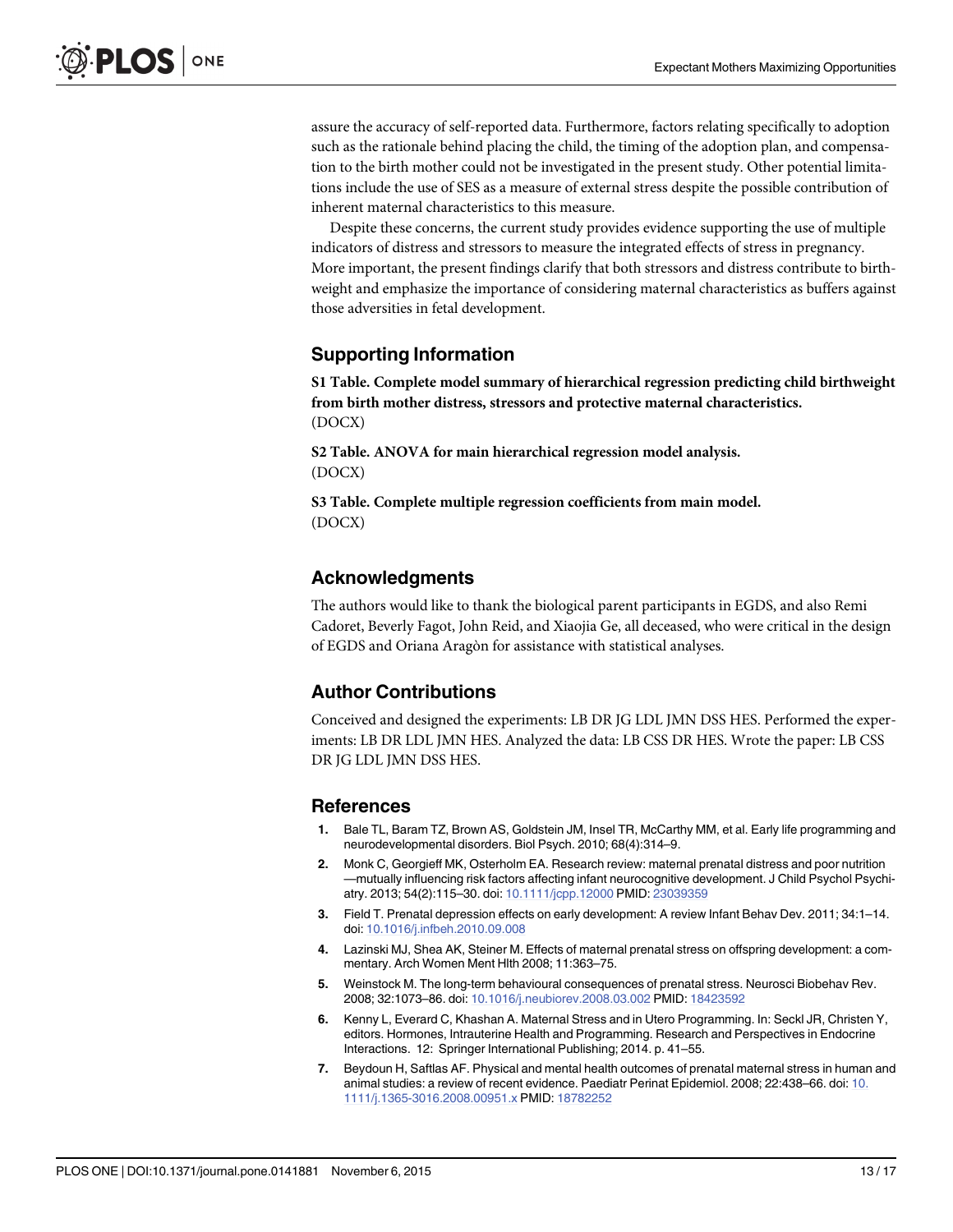- <span id="page-13-0"></span>8. Graignic-Philippe R, Dayan J, Chokron S, Jacquet AY, Tordjman S. Effects of prenatal stress on fetal and child development: A critical literature review. Neurosci Biobehav Rev. 2014; 43C:137–62.
- [9.](#page-1-0) Guardino CM, Dunkel Schetter C. Coping during pregnancy: a systematic review and recommendations. Hlth Psychol Rev. 2013:1–25.
- [10.](#page-1-0) Thapar A, Rutter M. Do prenatal risk factors cause psychiatric disorder? Be wary of causal claims. Brit J Psychiatry. 2009; 195:100–1.
- [11.](#page-1-0) Rice F, Harold GT, Boivin J, Van den Bree M, Hay DF, Thapar A. The links between prenatal stress and offspring development and psychopathology: disentangling environmental and inherited influences. Psychol Med. 2010; 40(2):335–45. doi: [10.1017/S0033291709005911](http://dx.doi.org/10.1017/S0033291709005911) PMID: [19476689](http://www.ncbi.nlm.nih.gov/pubmed/19476689)
- [12.](#page-1-0) Bolten MI, Fink NS, Stadler C. Maternal self-efficacy reduces the impact of prenatal stress on infant's crying behavior. The Journal of pediatrics. 2012; 161(1):104–9. doi: [10.1016/j.jpeds.2011.12.044](http://dx.doi.org/10.1016/j.jpeds.2011.12.044) PMID: [22289357](http://www.ncbi.nlm.nih.gov/pubmed/22289357)
- [13.](#page-1-0) Rini CK, Dunkel-Schetter C, Wadhwa PD, Sandman CA. Psychological adaptation and birth outcomes: the role of personal resources, stress, and sociocultural context in pregnancy. Health Psychol. 1999; 18(4):333–45. PMID: [10431934](http://www.ncbi.nlm.nih.gov/pubmed/10431934)
- [14.](#page-1-0) Aldwin CM. Stress, coping, and development: An integrative perspective. 2nd ed. New York: Guilford Press; 2007.
- [15.](#page-1-0) Lazarus RS, Folkman S. Stress, appraisal, and coping.: Springer Publishing Company.; 1984.
- [16.](#page-1-0) Lazarus RS. Stress and emotion: A new synthesis: Springer Publishing Company; 2006.
- [17.](#page-1-0) Belsky J. The determinants of parenting: A process model. CD. 1984; 55(1):83–96.
- [18.](#page-1-0) McKelvey LM, Fitzgerald HE, Schiffman RF, Von Eye A. Family stress and parent—infant interaction: The mediating role of coping. Infant Mental Health Journal. 2002; 23(1–2):164–81.
- [19.](#page-1-0) LeCuyer-Maus EA. Stress and Coping in High-Risk Mothers: Difficult Life Circumstances, Psychiatric-Mental Health Symptoms, Education, and Experiences in Their Families of Origin. Public Health Nurs. 2003; 20(2):132–45. PMID: [12588430](http://www.ncbi.nlm.nih.gov/pubmed/12588430)
- [20.](#page-1-0) Schofield TJ, Conger RD, Donnellan MB, Jochem R, Widaman KF, Conger KJ. Parent Personality and Positive Parenting as Predictors of Positive Adolescent Personality Development Over Time. Merrill-Palmer quarterly (Wayne State University Press). 2012; 58(2):255.
- [21.](#page-1-0) Levy-Shiff R, Dimitrovsky L, Shulman S, Har-Even D. Cognitive appraisals, coping strategies, and support resources as correlates of parenting and infant development. DP. 1998; 34(6):1417.
- [22.](#page-1-0) Entringer S, Buss C, Wadhwa PD. Prenatal stress and developmental programming of human health and disease risk: concepts and integration of empirical findings. Curr Opin Endocrinol Diabetes Obes. 2010; 17(6):507. PMID: [20962631](http://www.ncbi.nlm.nih.gov/pubmed/20962631)
- [23.](#page-1-0) Pluess M, Bolten M, Pirke K-M, Hellhammer DH. Maternal trait anxiety, emotional distress, and salivary cortisol in pregnancy. Biol Psychol. 2010; 83:169–75. doi: [10.1016/j.biopsycho.2009.12.005](http://dx.doi.org/10.1016/j.biopsycho.2009.12.005) PMID: [20026376](http://www.ncbi.nlm.nih.gov/pubmed/20026376)
- [24.](#page-2-0) Grote NK, Bridge JA, Gavin AR, Melville JL, Iyengar S, Katon WJ. A meta-analysis of depression during pregnancy and the risk of preterm birth, low birth weight, and intrauterine growth restriction. Arch Gen Psychiatry. 2010; 67(10):1012–24. doi: [10.1001/archgenpsychiatry.2010.111](http://dx.doi.org/10.1001/archgenpsychiatry.2010.111) PMID: [20921117](http://www.ncbi.nlm.nih.gov/pubmed/20921117)
- [25.](#page-2-0) Hobel CJ, Goldstein A, Barrett ES. Psychosocial stress and pregnancy outcome. Clinical Obstetrics and Gyneacology. 2008; 51(2):333–48.
- [26.](#page-2-0) Brown S, Yelland J, Sutherland GA, Baghurst PA, Robinson JS. Stressful life events, social health issues and low birthweight in an Australian population-based birth cohort: challenges and opportunities in antenatal care. BMC Public Health. 2011; 11:196–208. doi: [10.1186/1471-2458-11-196](http://dx.doi.org/10.1186/1471-2458-11-196) PMID: [21450106](http://www.ncbi.nlm.nih.gov/pubmed/21450106)
- [27.](#page-2-0) Zhu P, Tao F, Hao J, Sun Y, Jiang X. Prenatal life events stress: implications for preterm birth and infant birthweight. Am J Obstet Gynecol. 2010; 203(1):1–8.
- [28.](#page-2-0) Barker DJP. Maternal nutrition, fetal nutrition, and disease in later life. Nutrition. 1997; 13(9):807–13. PMID: [9290095](http://www.ncbi.nlm.nih.gov/pubmed/9290095)
- 29. Lucassen PJ, Naninck EFG, van Goudoever JB, Fitzsimons C, Joels M, Korosi A. Perinatal programming of adult hippocampal structure and function; emerging roles of stress, nutrition and epigenetics. Trends Neurosci. 2013; 36(11):621–31. doi: [10.1016/j.tins.2013.08.002](http://dx.doi.org/10.1016/j.tins.2013.08.002) PMID: [23998452](http://www.ncbi.nlm.nih.gov/pubmed/23998452)
- [30.](#page-2-0) Roy-Matton N, Moutquin J-M, Brown C, Carrier N, Bell L. The impact of perceived maternal stress and other psychosocial risk factors on pregnancy complications. Obstet Gynecol Surv. 2011; 66(8):475–6.
- [31.](#page-2-0) Khashan AS, Abel KM, McNamee R, Pedersen MG, Webb RT, Baker PN, et al. Higher risk of offspring schizophrenia following antenatal maternal exposure to severe adverse life events. Arch Gen Psychiatry. 2008; 65(2):146. doi: [10.1001/archgenpsychiatry.2007.20](http://dx.doi.org/10.1001/archgenpsychiatry.2007.20) PMID: [18250252](http://www.ncbi.nlm.nih.gov/pubmed/18250252)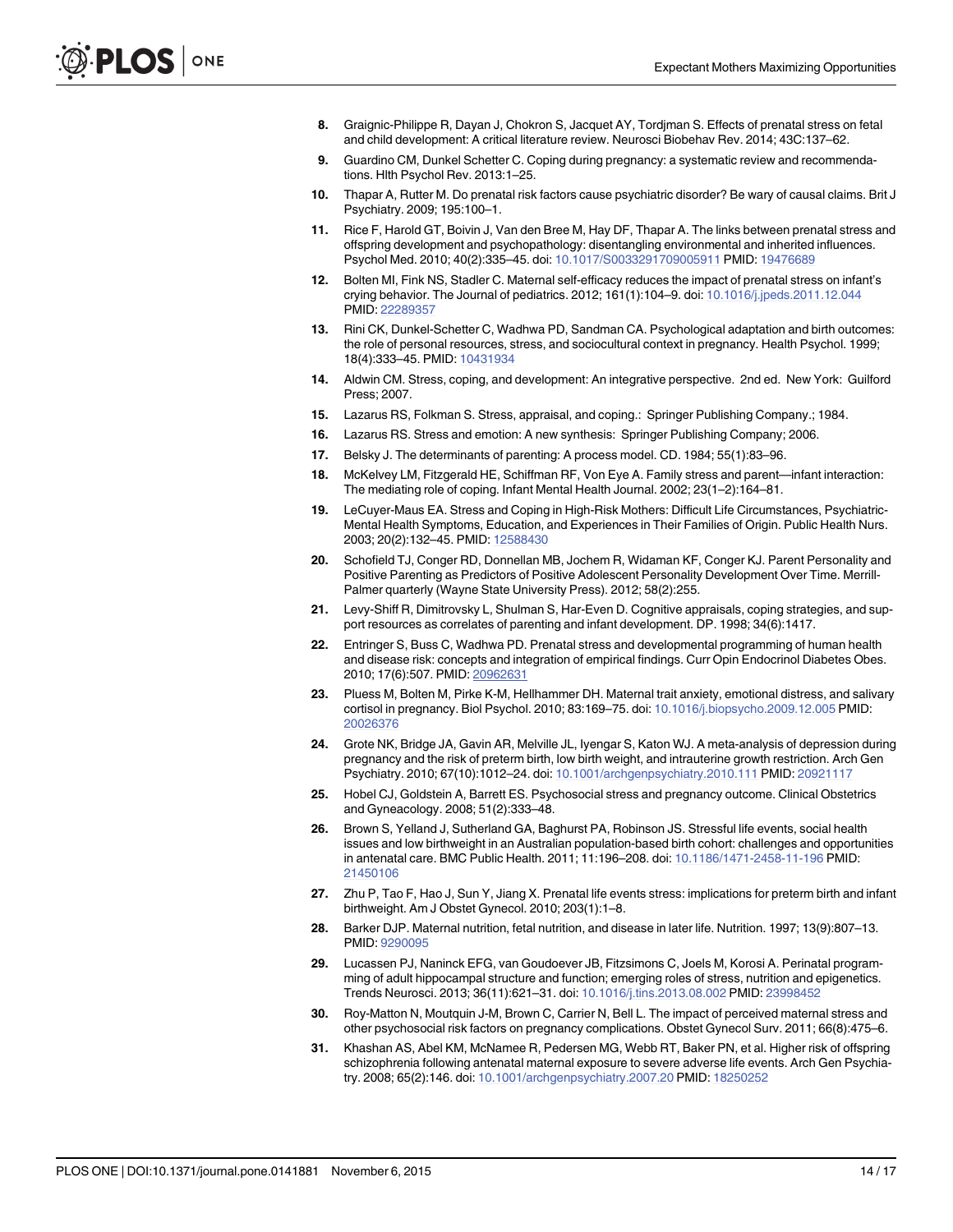- <span id="page-14-0"></span>32. Rogers EE, Piecuch RE. Neurodevelopmental outcomes of infants who experience intrauterine growth restriction. NeoReviews. 2009; 10(3):100–12.
- 33. Pettersson E, Sjölander A, Almqvist C, Anckarsäter H, D'Onofrio BM, Lichtenstein P, et al. Birth weight as an independent predictor of ADHD symptoms: a within-twin pair analysis. Journal of Child Psychology and Psychiatry. 2014:n/a–n/a.
- 34. Costello EJ, Worthman C, Erkanli A, Angold A. Prediction from low birth weight to female adolescent depression: a test of competing hypotheses. Arch Gen Psychiatry. 2007; 64(3):338. PMID: [17339522](http://www.ncbi.nlm.nih.gov/pubmed/17339522)
- [35.](#page-2-0) Betts KS, Williams GM, Najman JM, Alati R. MATERNAL DEPRESSIVE, ANXIOUS, AND STRESS SYMPTOMS DURING PREGNANCY PREDICT INTERNALIZING PROBLEMS IN ADOLESCENCE. Depress Anxiety. 2014; 31(1):9–18. doi: [10.1002/da.22210](http://dx.doi.org/10.1002/da.22210) PMID: [24395339](http://www.ncbi.nlm.nih.gov/pubmed/24395339)
- [36.](#page-2-0) Boulet SL, Schieve LA, Boyle CA. Birth weight and health and developmental outcomes in US children, 1997–2005. Maternal and Child Health Journal. 2011; 15(7):836–44. doi: [10.1007/s10995-009-0538-2](http://dx.doi.org/10.1007/s10995-009-0538-2) PMID: [19902344](http://www.ncbi.nlm.nih.gov/pubmed/19902344)
- [37.](#page-2-0) Chen MJ, Grobman WA, Gollan JK, Borders AEB. The use of psychosocial stress scales in preterm birth research. Am J Obstet Gynecol. 2011; 205(5):402–34. doi: [10.1016/j.ajog.2011.05.003](http://dx.doi.org/10.1016/j.ajog.2011.05.003) PMID: [21816383](http://www.ncbi.nlm.nih.gov/pubmed/21816383)
- [38.](#page-2-0) Nast I, Bolten M, Meinlschmidt G, Hellhammer DH. How to Measure Prenatal Stress? A Systematic Review of Psychometric Instruments to Assess Psychosocial Stress during Pregnancy. Pediatric and Perinatal Epidemiology. 2013.
- [39.](#page-2-0) Alderdice F, Lynn F, Lobel M. A review and psychometric evaluation of pregnancy-specific stress measures. Journal of Psychosomatic Obstetrics & Gynecology. 2012; 33(2):62–77.
- [40.](#page-2-0) Yali AM, Lobel M. Coping and distress in pregnancy: An investigation of medically high risk women. Journal of Psychosomatic Obstetrics & Gynecology. 1999; 20(1):39–52.
- [41.](#page-2-0) Dohrenwend BS, Askenasy AR, Krasnoff L, Dohrenwend BP. Exemplification of a method for scaling life events: The PERI life events scale. J Health Soc Behav. 1978; 19(2):205–29. PMID: [681735](http://www.ncbi.nlm.nih.gov/pubmed/681735)
- [42.](#page-2-0) Bell S, Prata N, Lahiff M, Eskenazi B. Civil unrest and birthweight: An exploratory analysis of the 2007/ 2008 Kenyan Crisis. Soc Sci Med. 2012; 74:1320–30.
- 43. Wainstock T, Anteby E, Glasser S, Shoham-Vardi I, Lerner-Geva L. The association between prenatal maternal objective stress, perceived stress, preterm birth and low birth weight. The Journal of Maternal-Fetal & Neonatal Medicine. 2013(0: ):1–5.
- [44.](#page-2-0) King S, Dancause K, Turcotte-Tremblay AM, Veru F, Laplante DP. Using Natural Disasters to Study the Effects of Prenatal Maternal Stress on Child Health and Development. Birth Defects Research Part C: Embryo Today: Reviews. 2012; 96(4):273–88.
- [45.](#page-2-0) Campbell J, Torres S, Ryan J, King C, Campbell DW, Stallings RY, et al. Physical and Nonphysical Partner Abuse and Other Risk Factors for Low Birth Weight among Full Term and Preterm Babies A Multiethnic Case-Control Study. Am J Epidemiol. 1999; 150(7):714–26. PMID: [10512425](http://www.ncbi.nlm.nih.gov/pubmed/10512425)
- 46. McFarlane J, Parker B, Soeken K. Abuse during pregnancy: associations with maternal health and infant birth weight. Nurs Res. 1996; 45(1):37–42. PMID: [8570420](http://www.ncbi.nlm.nih.gov/pubmed/8570420)
- [47.](#page-2-0) Valladares E, Ellsberg M, Peña R, Högberg U, Persson LÅ. Physical partner abuse during pregnancy: a risk factor for low birth weight in Nicaragua. Obstet Gynecol. 2002; 100(4):700–5. PMID: [12383537](http://www.ncbi.nlm.nih.gov/pubmed/12383537)
- [48.](#page-2-0) Lobel M, Dunkel-Schetter C, Scrimshaw SCM. Prenatal maternal stress and prematurity: a prospective study of socioeconomically disadvantaged women. Health Psychol. 1992; 11(1):32–40. PMID: [1559532](http://www.ncbi.nlm.nih.gov/pubmed/1559532)
- [49.](#page-2-0) Borcherding K, SmithBattle L, Schneider JK. A preliminary investigation of the grandparent support scale for teenage mothers. J Fam Nurs. 2005; 11(3):289-306. PMID: [16287829](http://www.ncbi.nlm.nih.gov/pubmed/16287829)
- [50.](#page-3-0) Hamilton JG, Lobel M. Types, patterns, and predictors of coping with stress during pregnancy: Examination of the Revised Prenatal Coping Inventory in a diverse sample. Journal of Psychosomatic Obstetrics & Gynecology. 2008; 29(2):97–104.
- [51.](#page-3-0) Lobel M, DeVincent CJ, Kaminer A, Meyer BA. The impact of prenatal maternal stress and optimistic disposition on birth outcomes in medically high-risk women. Health Psychol. 2000; 19(6):544–53. PMID: [11129357](http://www.ncbi.nlm.nih.gov/pubmed/11129357)
- [52.](#page-3-0) Raphael-Leff J. Psychological processes of childbearing 2nd ed. London: Anna Freud Centre; 2005.
- [53.](#page-3-0) Dyer JM. Relationship of Social Network Size to Infant Birth Weight in Hispanic and Non-Hispanic Women. Journal of Immigrant Minority Health 2011; 13:487–93. doi: [10.1007/s10903-010-9331-y](http://dx.doi.org/10.1007/s10903-010-9331-y) PMID: [20191321](http://www.ncbi.nlm.nih.gov/pubmed/20191321)
- 54. Glazier R, Elgar F, Goel V, Holzapfel S. Stress, social support and emotional distress in a community sample of pregnant women. Journal of Psychosomatic Obstetrics & Gynecology. 2004; 25 (3–4):247–55.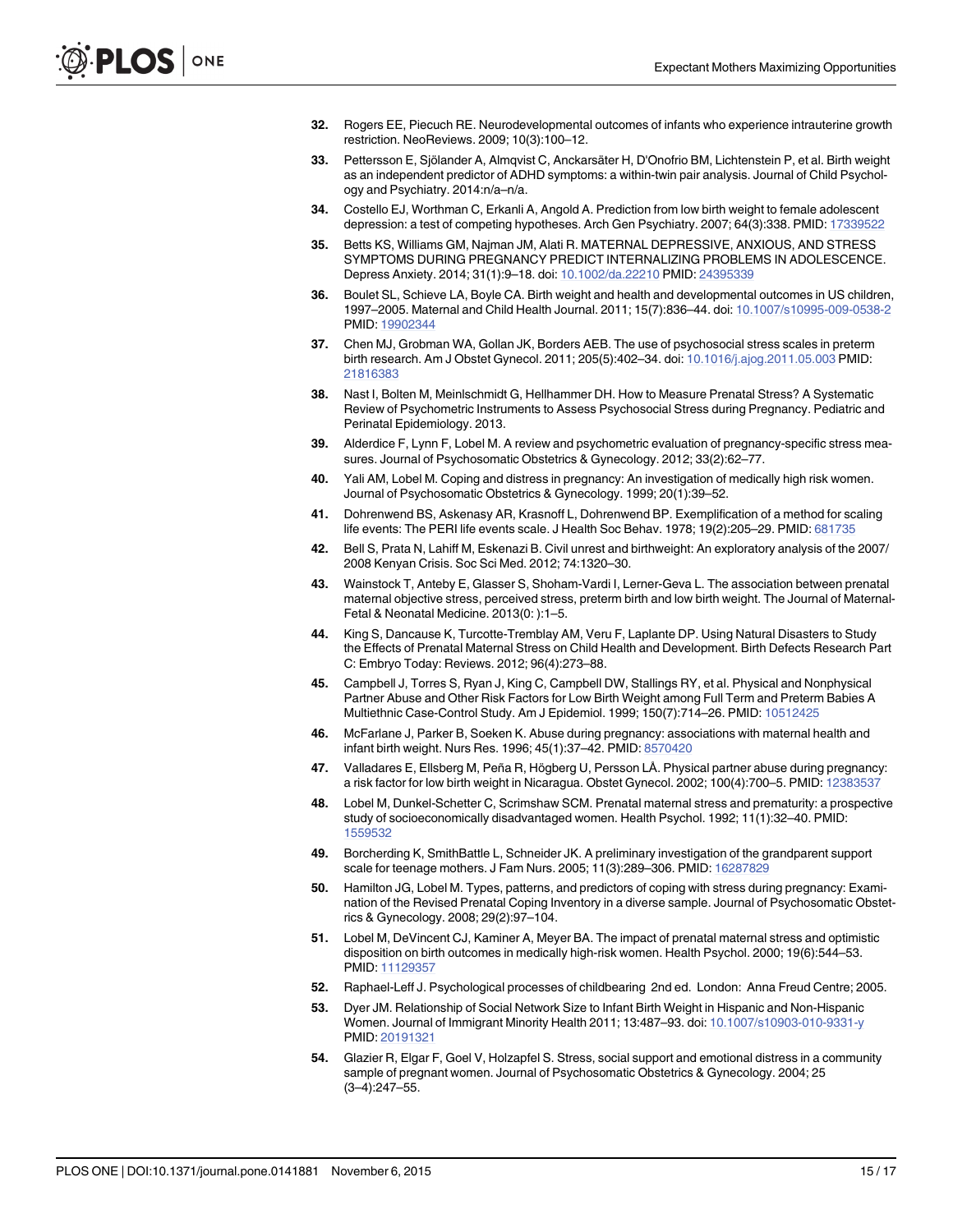- <span id="page-15-0"></span>55. Feldman PJ, Dunkel Schetter C, Sandman CA, Wadhwa PD. Maternal social support predicts birth weight and fetal growth in human pregnancy. Psychosom Med. 2000; 62:715–25. PMID: [11020102](http://www.ncbi.nlm.nih.gov/pubmed/11020102)
- [56.](#page-10-0) Nylen KJ, O'Hara MW, Engeldinger J. Perceived social support interacts with prenatal depression to predict birth outcomes. J Behav Med. 2012.
- [57.](#page-3-0) Campos B, Schetter CD, Abdou CM, Hobel CJ, Glynn LM, Sandman CA. Familialism, social support, and stress: Positive implications for pregnant Latinas. Cultural Diversity and Ethnic Minority Psychology. 2008; 14(2):155. doi: [10.1037/1099-9809.14.2.155](http://dx.doi.org/10.1037/1099-9809.14.2.155) PMID: [18426288](http://www.ncbi.nlm.nih.gov/pubmed/18426288)
- [58.](#page-3-0) Swickert RJ, Hittner JB, Foster A. Big Five traits interact to predict perceived social support. Pers Individ Dif. 2010; 48(6):736–41.
- [59.](#page-3-0) Kendler KS, Baker JH. Genetic influences on measures of the environment: a systematic review. Psychol Med. 2007; 37(5):615–26. PMID: [17176502](http://www.ncbi.nlm.nih.gov/pubmed/17176502)
- [60.](#page-3-0) Leve LD, Neiderhiser J, Shaw D, Ganiban J, Natsuaki MN, Reiss D. The early growth and development study: a prospective adoption study from birth through middle childhood. Twin Res Hum Genet. 2013; 16(1):412–23. doi: [10.1017/thg.2012.126](http://dx.doi.org/10.1017/thg.2012.126) PMID: [23218244](http://www.ncbi.nlm.nih.gov/pubmed/23218244)
- [61.](#page-4-0) Caspi A, Moffitt TE, Thornton A, Freedman D. The life history calendar: a research and clinical assessment method for collecting retrospective event-history data. Int J Methods Psychiatr Res. 1996; 6 (2):101–14.
- [62.](#page-4-0) Kendler KS, Schmitt E, Aggen SH, Prescott CA. Genetic and environmental influences on alcohol, caffeine, cannabis, and nicotine use from early adolescence to middle adulthood. Arch Gen Psychiatry. 2008.
- [63.](#page-5-0) Beck AT, Steer RA. Manual for the Beck Depression Inventory. San Antonio, TX: Psychological corporation; 1993.
- [64.](#page-5-0) Beck AT, Steer RA. Manual for the Beck anxiety inventory. San Antonio, TX: Psychological Corporation; 1990.
- [65.](#page-5-0) Conger RD, Ge X, Elder GH, Lorenz FO, Simons RL. Economic stress, coercive family process, and developmental problems of adolescents. CD. 1994; 65(2):541–61.
- [66.](#page-5-0) Andreasen NC, Endicott J, Spitzer RL, Winokour G. The family history method using diagnostic criteria: reliability and validity. Arch Gen Psychiatry. 1977; 34(10):1229–35. PMID: [911222](http://www.ncbi.nlm.nih.gov/pubmed/911222)
- [67.](#page-5-0) Messer BJ, Harter S. Manual for the adult self-perception profile: University of Denver; 1986.
- [68.](#page-5-0) Cloninger CR, Svrakic DM, Przybeck TR. A psychobiological model of temperament and character. Arch Gen Psychiatry. 1993; 50(12):975. PMID: [8250684](http://www.ncbi.nlm.nih.gov/pubmed/8250684)
- [69.](#page-6-0) Leve LD, Neiderhiser JM, Ge X, Scaramella LV, Conger RD, Reid JB, et al. The early growth and development study: a prospective adoption design. Twin Res Hum Genet. 2007; 10(1):84–95. PMID: [17539368](http://www.ncbi.nlm.nih.gov/pubmed/17539368)
- [70.](#page-6-0) Cohen J, Cohen P, West SG, Aiken LS. Applied Multiple Regression/Correlation Analysis for the Behavioral Sciences. Mahwah, NJ: Lawrence Erlbaum Associates; 2003.
- [71.](#page-6-0) Gofin R, Neumark YD, Adler B. Birthweight recall by mothers of Israeli children. Public Health. 2000; 114(3):161–3. PMID: [10878741](http://www.ncbi.nlm.nih.gov/pubmed/10878741)
- [72.](#page-6-0) Oord EJCG, Pickles A, Waldman ID. Normal variation and abnormality: an empirical study of the liability distributions underlying depression and delinquency. Journal of Child Psychology and Psychiatry. 2003; 44(2):180–92. PMID: [12587855](http://www.ncbi.nlm.nih.gov/pubmed/12587855)
- [73.](#page-7-0) Marceau K, Hajal N, Leve LD, Reiss D, Shaw DS, Ganiban JM, et al. Measurement and associations of pregnancy risk factors with genetic influences, postnatal environmental influences, and toddler behavior. International Journal of Behavioral Development. 2013; 37(4):366–75. PMID: [24839336](http://www.ncbi.nlm.nih.gov/pubmed/24839336)
- [74.](#page-8-0) Hayes AF, Matthes J. Computational procedures for probing interactions in OLS and logistic regression: SPSS and SAS implementations. Behav Res Methods. 2009; 41(3):924–36. doi: [10.3758/BRM.](http://dx.doi.org/10.3758/BRM.41.3.924) [41.3.924](http://dx.doi.org/10.3758/BRM.41.3.924) PMID: [19587209](http://www.ncbi.nlm.nih.gov/pubmed/19587209)
- [75.](#page-10-0) Lobel M. Conceptualizations, measurement, and effects of prenatal maternal stress on birth outcomes. J Behav Med. 1994; 17(3):225–72. PMID: [7932680](http://www.ncbi.nlm.nih.gov/pubmed/7932680)
- [76.](#page-10-0) Bronfenbrenner U, Ceci SJ. Nature-nurture reconceptualized in developmental perspective: A bioecological model. PsychologR. 1994; 101(4):568.
- [77.](#page-10-0) Harden KP, Turkheimer E, Loehlin JC. Genotype by environment interaction in adolescents' cognitive aptitude. Behav Genet. 2007; 37(2):273–83. PMID: [16977503](http://www.ncbi.nlm.nih.gov/pubmed/16977503)
- [78.](#page-10-0) Dunkel Schetter C. Psychological science on pregnancy: Stress processes, biopsychosocial models, and emerging research issues. Annu Rev Psychol. 2011; 62:531–58. doi: [10.1146/annurev.psych.](http://dx.doi.org/10.1146/annurev.psych.031809.130727) [031809.130727](http://dx.doi.org/10.1146/annurev.psych.031809.130727) PMID: [21126184](http://www.ncbi.nlm.nih.gov/pubmed/21126184)
- [79.](#page-10-0) Wadhwa PD. Psychoneuroendocrine processes in human pregnancy influence fetal development and health. Psychoneuroendocrinology. 2005; 30:724–43. PMID: [15919579](http://www.ncbi.nlm.nih.gov/pubmed/15919579)